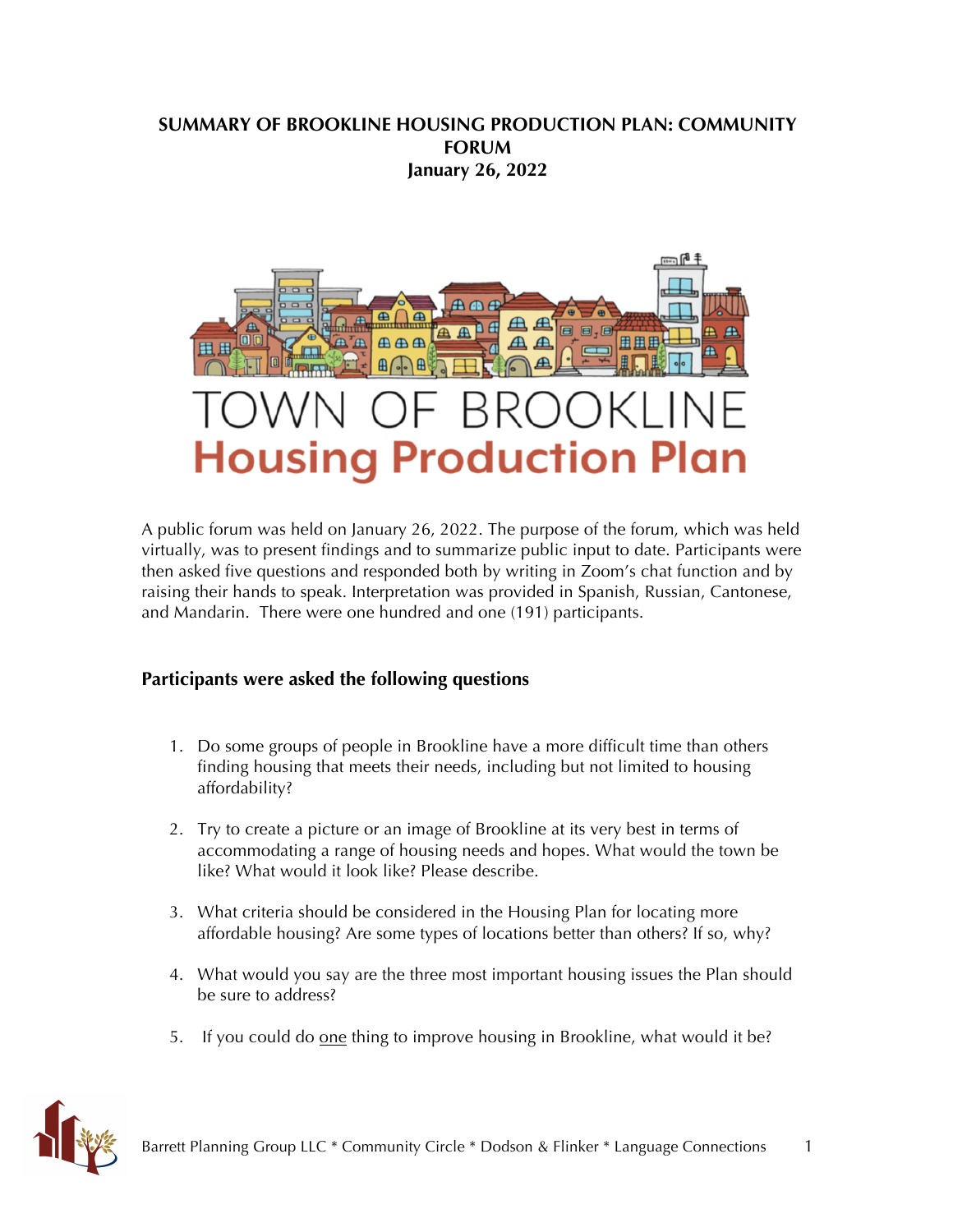# **SUMMARY OF PARTICIPANT RESPONSES**

# *The main themes of the participants' input include the following:*

- What seemed to be the **number one priority** on the part of participants was a **concern about the condition of BHA public housing**; ideas include the following:
	- o Maintain, repair and upgrade existing units
	- o Better integrate public housing with the rest of housing / neighborhood
	- o Provide access to childcare, healthcare, fitness
	- o Create a tenants association
	- o Use ARPA funds to upgrade
	- o Sense of urgency
- Significant support was expressed for an Affordable Housing Overlay District
- There was a lot of discussion regarding the need to increase home ownership opportunities, especially for low and moderate income individuals, people of color, single parents, older adults, town staff, people with Limited English Proficiency, and people with disabilities.
- Consensus regarding the need for more multi-family housing, however, no consensus regarding where to locate it. Some felt that multi-family should be allowed throughout the town and that bus routes should be expanded to cover more areas of town, while others felt it should only be encouraged along public transit corridors and in already more dense areas of town.
- A desire that new construction and redevelopment be sustainable was expressed, including through thte use of green construction methods and the preservation of open space.

# *The following are representative ideas expressed by participants*

- **1. Do some groups of people in Brookline have a more difficult time than others finding housing that meets their needs, including but not limited to housing affordability?**
- People of color
- Low and moderate income families
- People with mobility challenges, including elderly
- Large families
- Single people
- Single parents
- Young people
- Town staff
- Those with Limited English Proficiency
- Almost anybody without family wealth or extraordinary high income

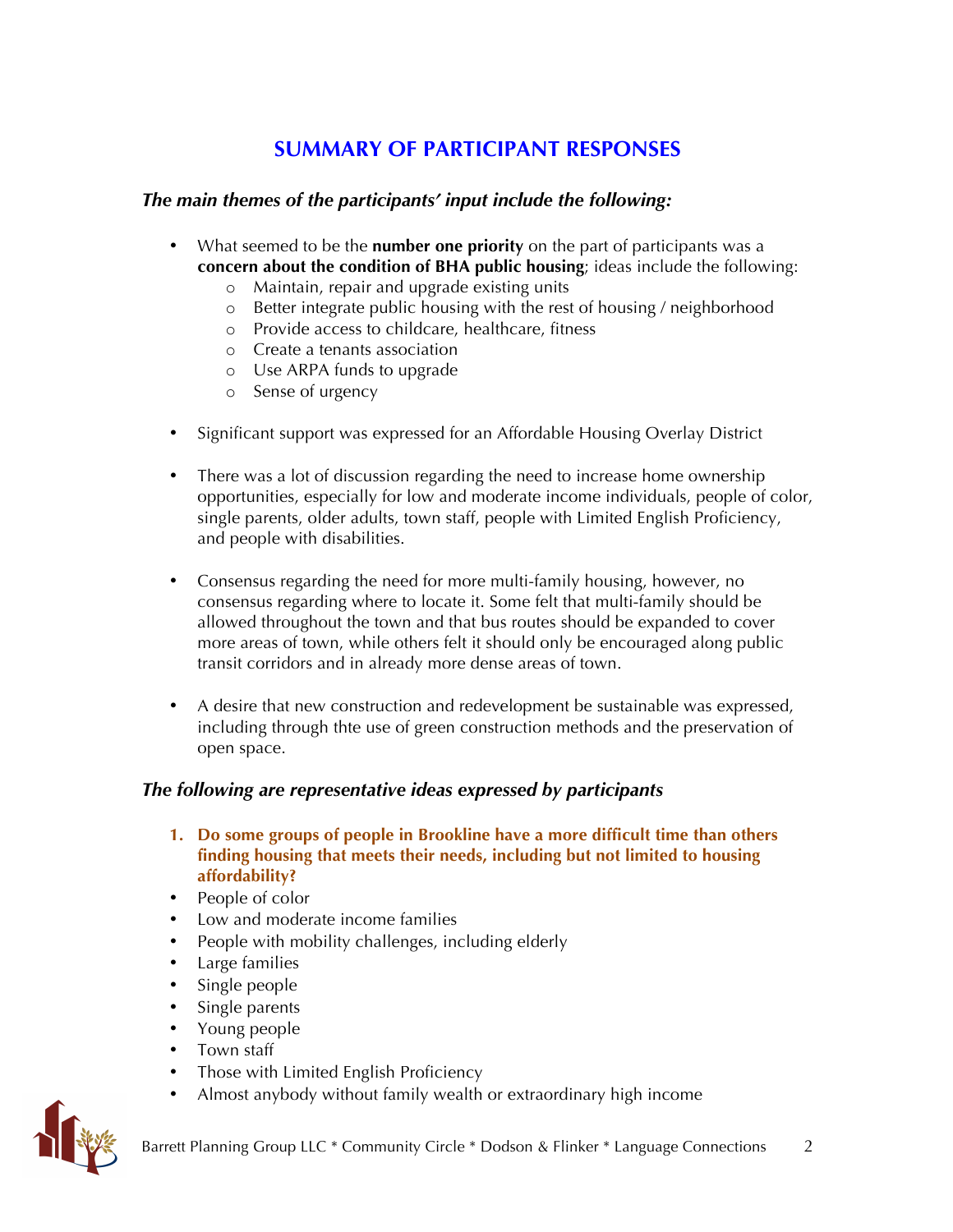**2. Try to create a picture or an image of Brookline at its very best in terms of accommodating a range of housing needs and hopes. What would the town be like? What would it look like? Please describe.** 

**Opinions varied:** Some felt that density should be increased and multi-family allowed throughout the town, with some participants suggesting that public transit be expanded to cover all areas of town. Others supported the idea of increased density only in select locations, mainly along public transit corridors.

- Public transit throughout town
- Safe and well-maintained public housing that is better integrated into the neighborhoods; more wrap around services including access to daycare, healthcare and fitness
- A more diverse, vibrant and interconnected community
- More housing in commercial districts
- Higher density along and near public transit corridors
- More home-ownership opportunities, especially for people of color
- Integration of different types of housing throughout town
- Allow multi-family in single-family neighborhoods
- More middle density and mixed use development
- Simplified ADU permitting
- More and better walking and biking infrastructure throughout town
- Sustainable construction of new housing
- **3. What criteria should be considered in the Housing Plan for locating more affordable housing? Are some types of locations better than others? If so, why?**
- Access to public transit (comments include that it should be available throughout the town, should be free or low cost, provide dedicated bus lanes, expand bus service)
- Directly consult those who are actually seeking affordable housing in Brookline and get their input regarding their needs and preferences.
- North Brookline is already dense, more development should go to South Brookline
- Access to internet
- Walkable and bikeable areas
- Integrate multi-family throughout town
- Mixed use: housing above retail
- Preserve green space
- Washington Square, Brookline Village and Harvard Street are good locations
- Concern regarding displacing small businesses
- Locate in North Brookline which is already "urban" in character

**Scale**. There was some discussion regarding the role of scale. **Opinions varied** from some people expressing concern and emphasizing the importance of contextual design, that is, fitting into the specific context, some pointing out that it depends on the location (meaning that in some locations larger and taller buildings are not as much of a concern). Some felt that providing affordable housing is what is of utmost importance and that they see the scale and aesthetics as being secondary to achieving this objective.

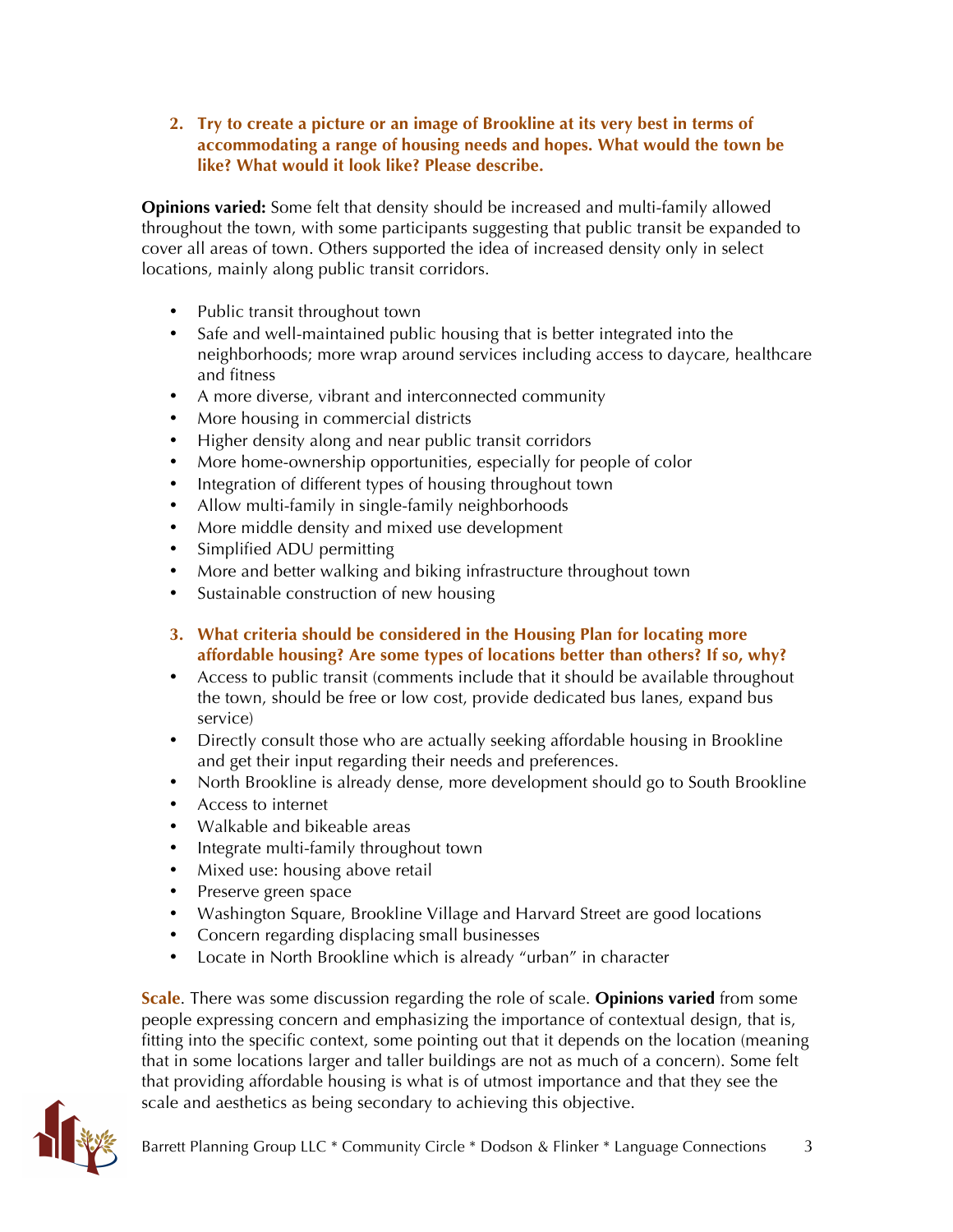#### **4. What would you say are the three most important housing issues the Plan should be sure to address?**

The number one most frequently mentioned issue that participants felt was most important to address in the Plan was the **repair and renovation of existing public housing and the provision of adequate funding for future maintenance**. Related to this was another frequently mentioned issue, the building of more public housing with access to childcare, healthcare and other wrap around services. Other issues mentioned by many participants include the following:

- Many stated that the town should use all available tools to promote affordable housing especially zoning changes and regulatory relief to encourage the construction of more affordable housing. Also:
	- o Rent control
	- o Create mechanism for the town to take over maintenance of public housing
	- o Create more housing for low and extremely low income families
	- o Make it more difficult for developers to make payment in lieu of creating more housing
	- o Ensure that Brookline continues to expand SHI even after meeting 10%
	- o Create a community land trust
	- o Don't allow tear downs
	- o Allow multi-family housing by right
	- o Upzoning single family zones
	- o Removing parking bans or reducing parking minimums
- Increasing home ownership opportunities for people of color ("building wealth as an issue of social justice")
- Creation of an Affordable Overlay District
- Redevelop existing housing into more units
- Housing with childcare for single mothers
- Plan for the public realm and public spaces and access to nature, have all affordable housing include lawns and trees to reduce heat island effect
- Increase coverage of public transit throughout town; cycle track networks throughout town
- Increase density in commercial areas
- Ensure adequate, equitable and just representation on housing decision-making bodies and outreach to diverse potential residents
- Address needs of additional infrastructure and amenities that additional housing will impact

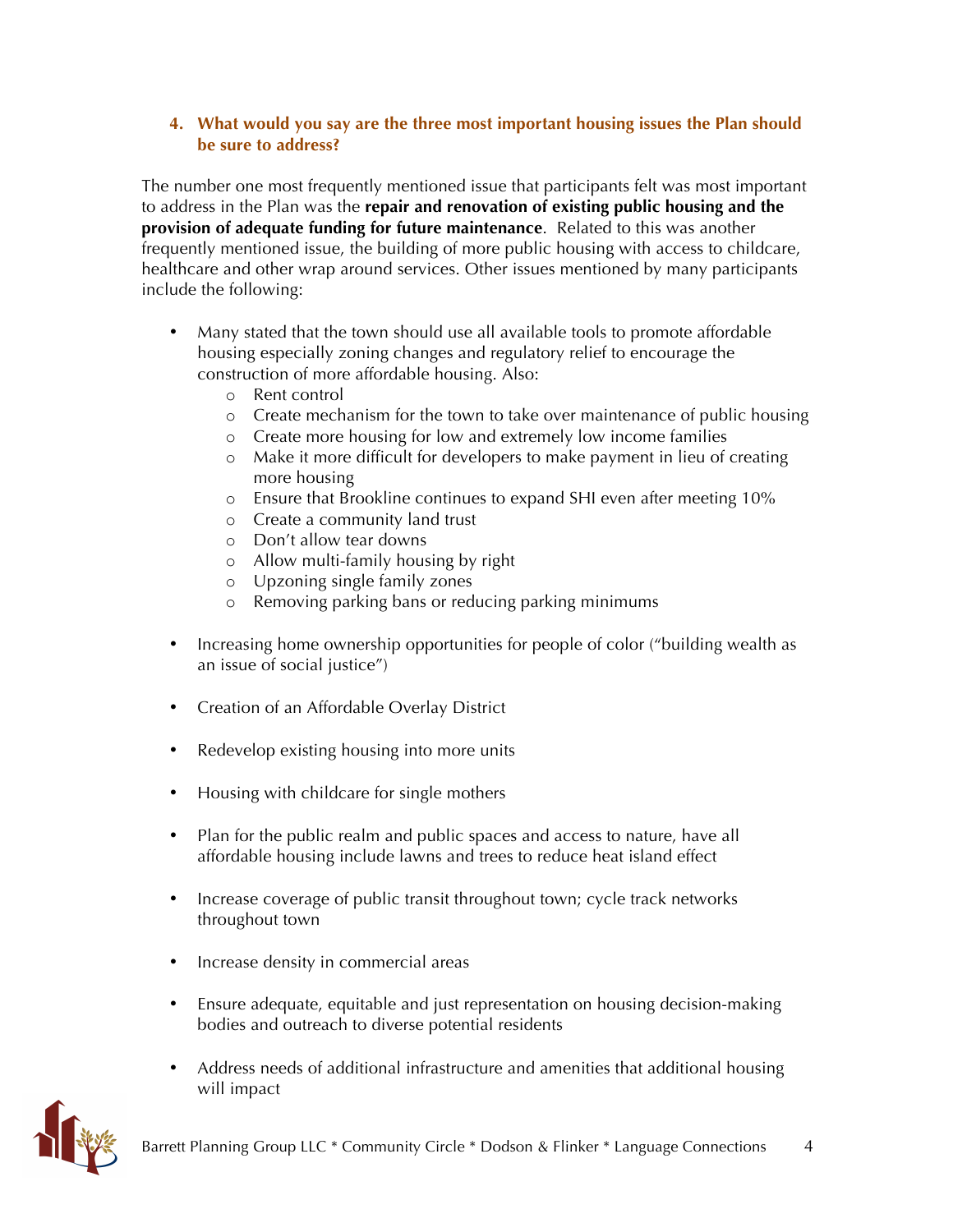# **5. If you could do one thing to improve housing in Brookline, what would it be?**

The **number one** most supported issue was with regard to **improving conditions and fully repairing existing public housing units.** Also mentioned was the importance of providing access to wrap around services (mentioned were childcare, healthcare and fitness).

Additionally, many mentioned g**enerating affordable housing should be an explicit priority for the town** and that it should invest more in such housing, for example by using CDBG funds, ARPA funds, vacant lots and finding available land to develop. *"We need a sense of urgency."*

Additional participant priorities include:

- Create an Affordable Housing Overlay **District**
- Have hospitals and non-profit health facilities pay their share (Payment in Lieu of taxes in Community Benefits)
- Streamline the process to create moderately sized multi-family housing by right within ¼ mile of T stops
- Housing and programs for "Grandfamilies" (see Boston model) for grandparents bringing up their grandchildren
- Convert the old Lincoln School to 100% affordable housing
- Create exemptions to zoning if a project meets affordable housing requirements
- Better access to public transportation and affordable childcare. Make public transit free
- Equitable access to affordable housing: no local preference and outreach to POC communities
- Make affordable housing a line item in the budget

Additionally, several **residents currently living in BHA public housing gave testimonials** as to the conditions of these housing units. These included:

- Rodent and roach infestation; mold
- Security problems (sometimes the front doors don't work or people buss people in without knowing who they are)
- Stairs are broken
- Unsafe laundry room at night
- Poorly maintained and very slow to respond to requests for repairs
- Waiting list for vouchers are multiple years long

*"I can think of three places in Brookline that are affordable, but they are not great places to be. Just a roof over your head."*

*"We need to be heard"*

Suggested improvements to make:

- One-on-one support guiding individuals through home buying
- Better coordination and communication across Town departments
- A Grandparents townhouse with housing units designed for grandparents bringing up their grandchildren as well as a supportive program for this demographic (see Boston model)

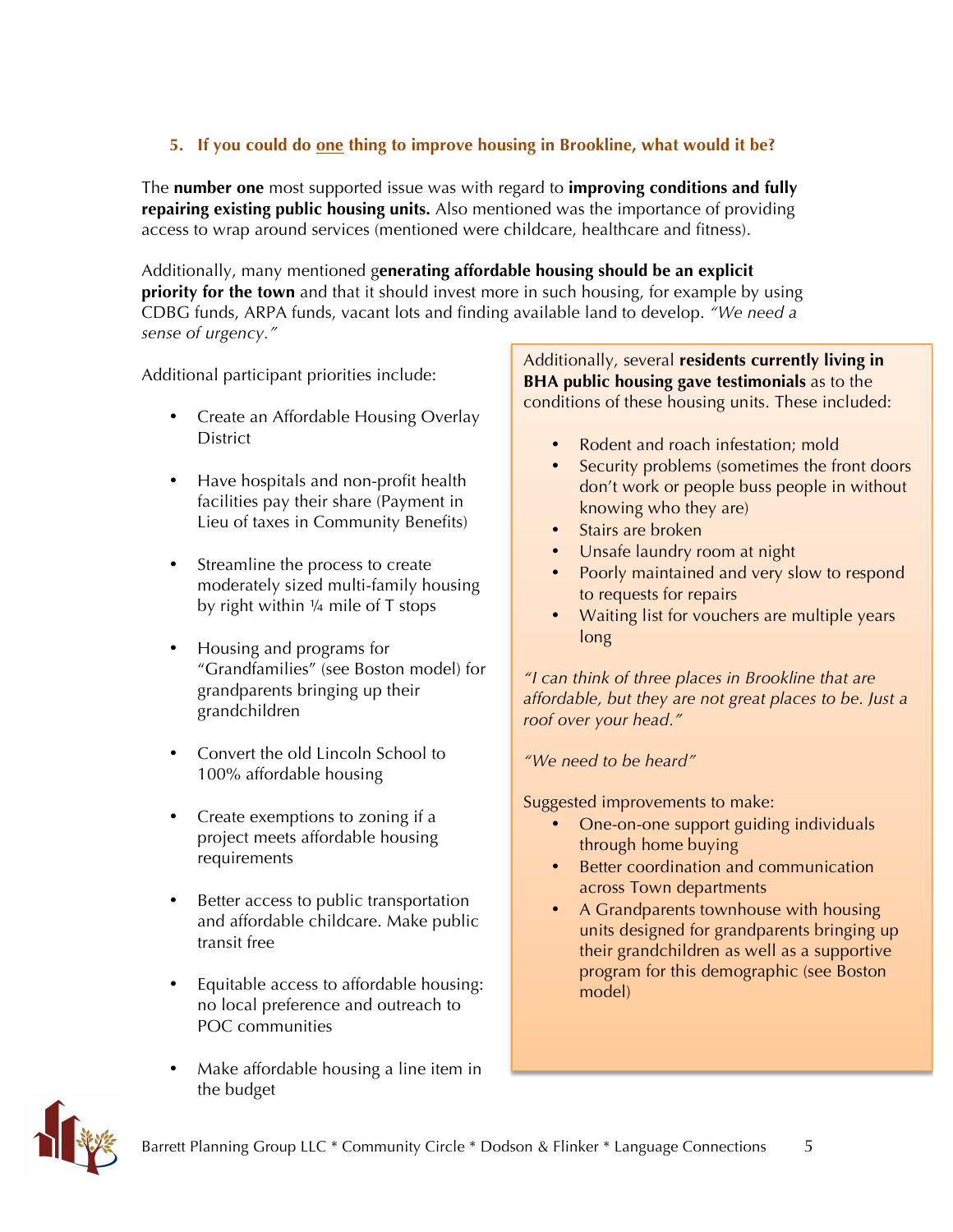- Provide incentives to landlords to keep rents low
- Reuse existing buildings
- Build sustainable affordable housing
- More deeply affordable housing for families

# **DETAILED DOCUMENTATION OF PARTICIPANT RESPONSES**

1. Do some groups of people in Brookline have a more difficult time than others finding housing that meets their needs, including but not limited to housing affordability?

的某些人群是否比其他人群更难找到满足他们需求的住房,包括但不限于住房负担 能力?

### HAY GRUPOS DE PERSONAS EN BROOKLINE QUE TIENEN MAS DIFICULTADES QUE OTRAS PARA ENCONTRAR VIVIENDA QUE AYUDE A SUS NECESIDADES, ADEMAS DERL CODSTO DE VIVIENDA?

Думаете ли вы, что некоторым группам людей в Бруклайне более сложно, чем другим, найти жильё, которое отвечает их потребностям, включая, помимо прочего, финансовую доступность жилья?

- *non white and immigrant communities*
- *low-income/working class families and BIPOC community members*
- *low-income communities*
- *people with disabilities*
- *renters*
- *non-white, extremely low-income and very low income families with children and elderly women*
- *Those that don't have the personal networks to units for rent or sale off-market*
- *low-income families; families in general (lots of renter discrimination related to older buildings with lead paint)*
- *I'm concerned that Black individuals and families seem to have lost most ground.*
- *People with mobility challenges, elderly, and disabled.*
- *people of all races who are spending too much on housing*
- *Young families with children*
- *Large families*
- *Everyone but the wealthy, unless they already own property in Brookline*
- *people with disabilities, people with LEP*
- *Anyone with an income less than \$100,000. Low income might not capture what "low" means.*
- *Single people - most of the new housing is large units*

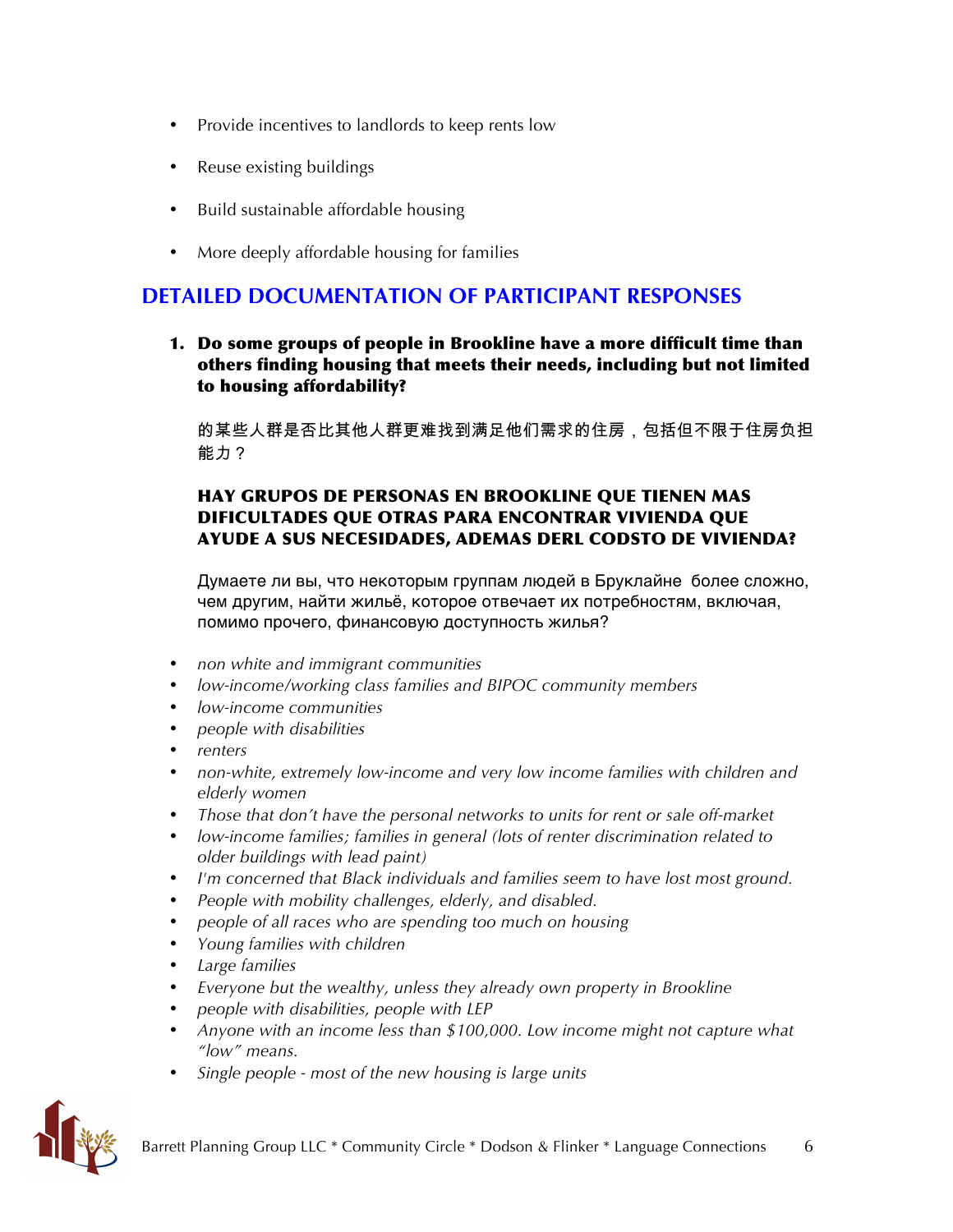- *people who need small units such as older and younger singles and young couples without large incomes*
- *middle class families who are not rich…folks are shut out. Brookline teachers are a perfect example*
- *It certainly looks, from the data, that income is a major issue but the racial results are disappointing but not surprising*
- *People of color and families with low income and even moderate income*
- *Notwithstanding that a fair number of 40Bs have been senior housing, there is still large unmet demand for affordable housing for seniors given the huge income gap.*
- *I'd like to broaden the question—people outside of Brookline who might want to live here can't get in and this disproportionately impacts people of color with low incomes who are not in Brookline*
- *paraprofessionals in Brookline schools for example should be able to afford to live in Town*
- *If seniors can't downsize, their too-large houses will not become available.*
- *minimum wage workers*
- *I also know that families with resources that are not stratospheric are now being priced out.*
- *single women*
- *Brookline is a small geographic area; it does not appear to be realistic for everybody who wants to live in Brookline to do so. And there are financial considerations - we just went through a crisis related to how we are going to educate the number of students living here without sacrificing standards; this is both a space concern and a financial concern. I am concerned as to how we balance the affordable housing crisis and our desire to be good citizens with the given realities. I found the info on what Brookline has done on housing fascinating and impressive, more than I realized. I hope more residents become aware of this information. Thank you!*
- *We could also allow "their [senior] too large houses" to be broken up into smaller units*
- *People who work in schools, fire, police, etc.*
- *For purchasing, almost anybody without either family wealth or extraordinarily high income*
- *Teachers, especially teachers of color*
- *people displaced when redevelopment happens and older buildings are torn down to build large luxury units*
- *people who make \$40 K a year or less*
- *families that make 150K or less.*
- *Website is not great way to increase visibility. Need to bring to where people congregate -- PTO's, senior facilities, etc.*
- *People searching for daycare options below 3K per month*
- *low income renters who need affordable homeownership options and want to stay here but can't afford to buy anything*
- *Seniors at col Floyd who are being moved to allow more housing do not have places in Brookline to live nor in the greater Boston area despite possible sec 8 vouchers*

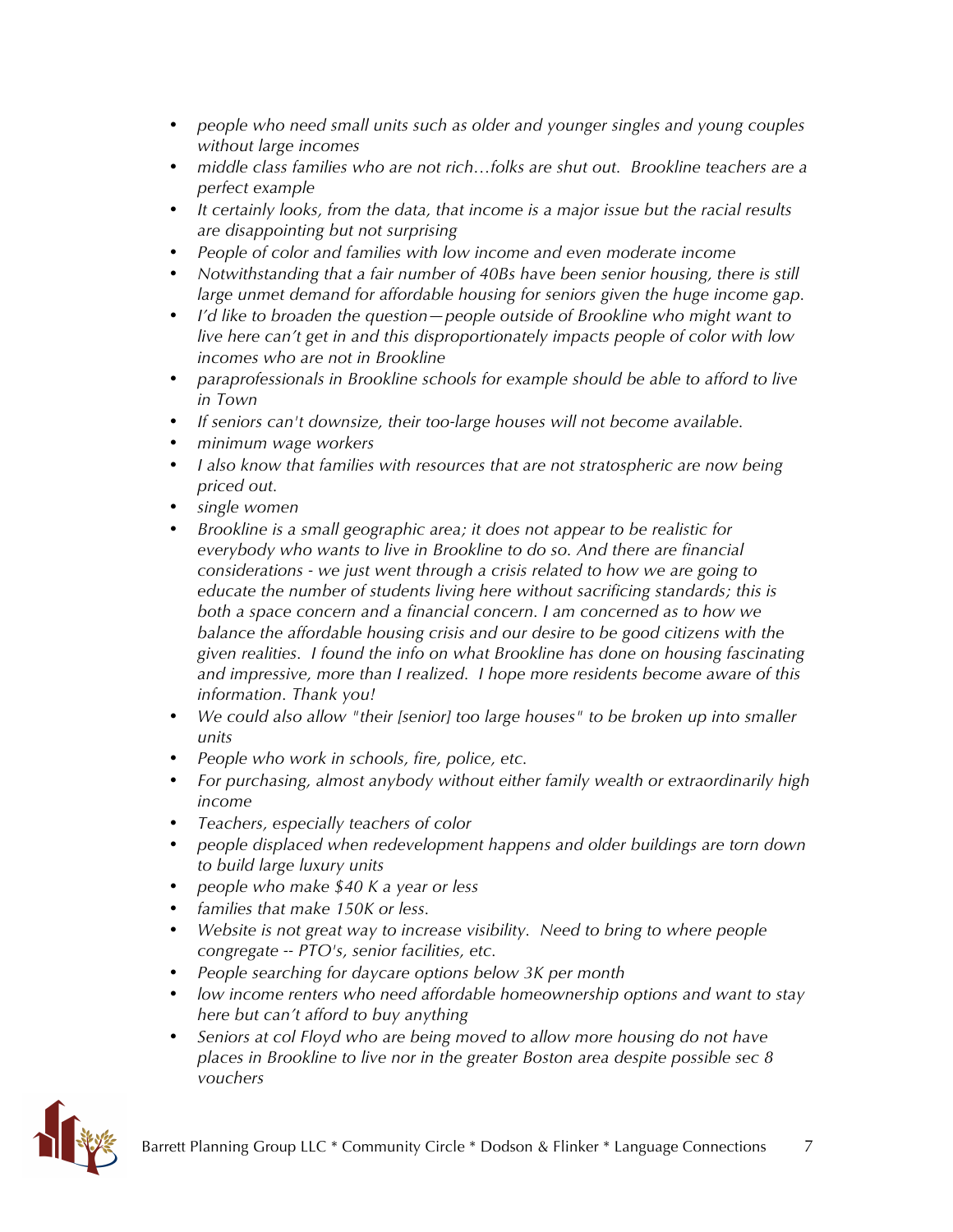- *Seems pretty clear from the data Judi presented that low income families / individuals, especially those who aren't strong English speakers as there isn't translation help*
- *Young families who are low income and POC. Disability is an issue.*
- *I agree, housing and zoning in Brookline has a lot of racist history -- I think Brookline had the first redlining-related deed or something of the sort? and it's still very hard for BIPOC families*
- *young people with kids*
- *Limited English Speakers definitely have a more difficult time. It's a tough process already but a language barrier makes it worse. I know a young LEP woman with a family who works in Brookline as a low wage worker. I've brought several opportunities to her that she was unaware of*
- *I believe single parents, recent immigrants, and non-native English speakers, BIPOC families. I feel like families with children have a really tough time.*
- *I suppose I'm not surprised at the long waiting periods for elderly housing but it is indeed disheartening*
- *lack of accessible housing - housing stock is old*

#### 2. Try to create a picture or an image of Brookline at its very best in terms of accommodating a range of housing needs and hopes. What would the town be like? What would it look like? Please describe.

**TRATE DE CREAR UNA IMAGEN DE LO MEJOR DE BROOKLINE EN TERMINOS DE ACOMODANDO NECESIDADES Y DESEOS DE VIVIENDA. COMO VE USTED A BROOKLINE QUE SERIA? POR FAVOR EXPLIQUELO.**

在滿足各種住房需求和期待方面,您想象中的 Brookline 最佳的樣子是怎麽樣的。 Brookline 應該是什麼樣子? Brookline 未來是什麼樣子? 請描述。

Постарайтесь создать картину или образ Бруклайна в наилучшем виде с точки зрения удовлетворения целого ряда жилищных потребностей и надежд. Каким был бы город? Как бы это выглядело? Пожалуйста, опишите.

- *lack of public transit in SoBro constrains low income dev't across the town*
- *More safe and well-maintained public housing- specifically for families. Housing cooperatives and mutual housing associations. Rent control, good cause eviction, tenant bill of rights. A more diverse, vibrant, and interconnected community.*
- *The name Affordable is definitely the wrong name or low income.*
- *Good social, economic, ethnic mix*
- *Can't think about just housing, have to plan for neighborhoods, including access to nature, shops, services etc.*
- *family housing with green space and playgrounds*
- *All Town of Brookline employees who want to are able to live in Brookline.*
- *The town would have fewer single family homes*
- *Also more density. Lots of it*

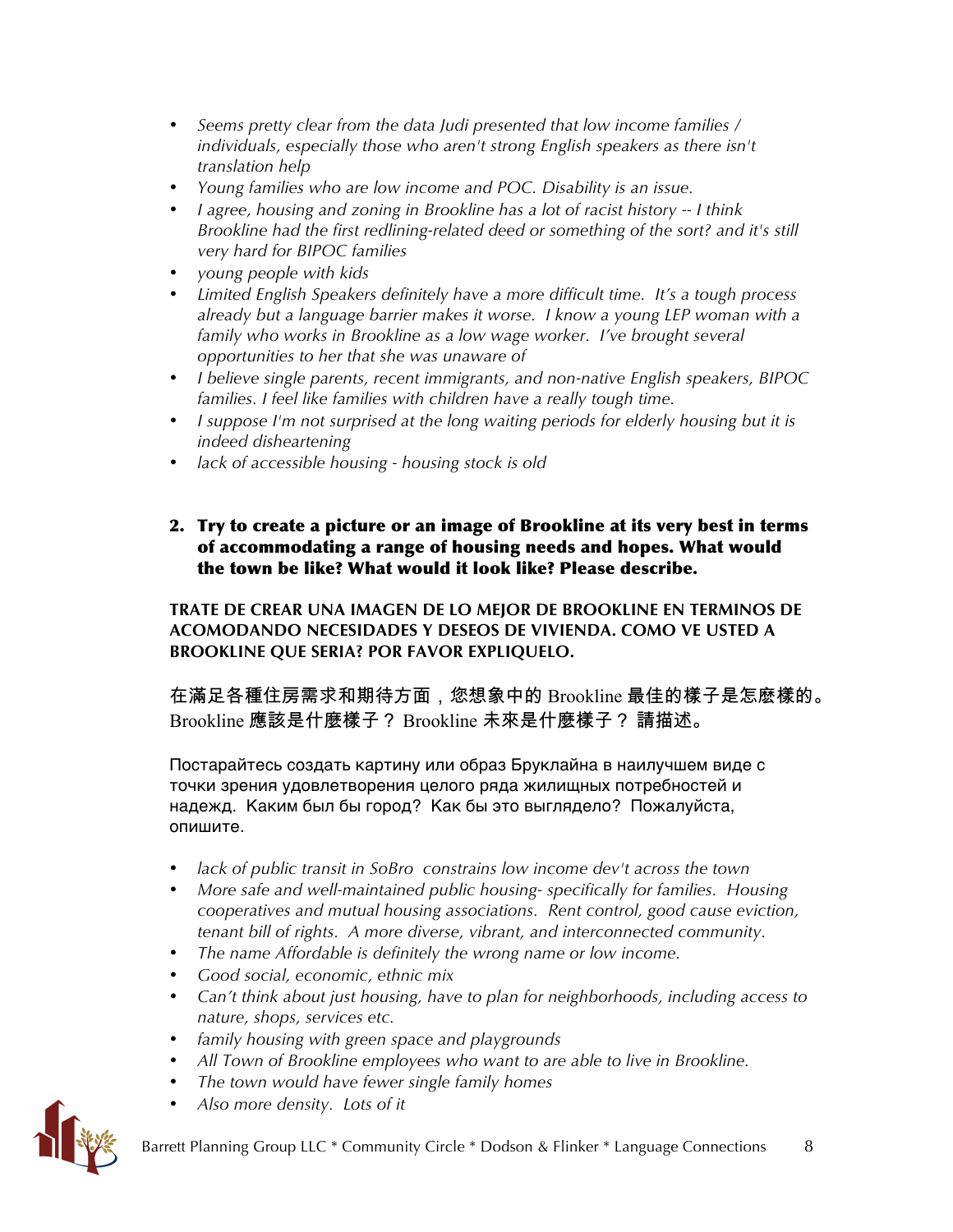- *housing in commercial districts*
- *I would like to see many more opportunities for low income people of color to own their homes rather than rent.*
- *Town would have more street life and other public activities*
- *More integration of different levels of housing across neighborhoods.*
- *Safe, affordable housing for lowest income residents that is decent and safe and not run down and dilapidated.*
- *more or less flat distribution of numbers of people at each income level*
- *More diverse housing stocks in different neighborhoods.*
- *Community spaces where all feel comfortable to gather*
- *More buildings zoned for first floor business + ~4-5 levels of housing on top*
- *Greater subsidy for low-income families so that they can have the decent, safe housing they need, green housing!*
- *More services available in public housing including DAYCARE!*
- *Much, much more density. Demolition of insufficiently dense commercial and residential plots and replacement with high-density buildings*
- *more density - but with livability not profit as the design motive.*
- *And health care!*
- *Close proximity to food stores, public transport, greener streets, denser units*
- *need to provide quality and safe BHA housing*
- *density along and near public transit corridors*
- *public transportation and safe pedestrian and biking opportunities*
- *Alteration of zoning to allow more multifamily housing in single family neighborhoods.*
- *Transit oriented development*
- *I'm new to Brookline, but South Brookline appears to be quite distinct from North. How much appetite there is to add density in the South?*
- *The town will work to increase density in transport corridors and where services are available. This will include low and moderate-income housing and expansion of housing accessible by those living in public housing. Zoning will relieve some economic constraints that artificially raise the cost of all housing*
- *Transportation is critical for safety and jobs in areas outside Coolidge Corner*
- *moderately sized, multi-family affordable homeownership opportunities for lowincome residents and people from outside of town*
- *Dense housing accessible to public transportation*
- *An affordable housing overlay is a great way to change zoning for affordable housing!*
- *Better integration of public housing into surrounding neighborhoods, e.g., through parks, shared green spaces, etc.; increase density by combining housing and retail*
- *more ADUs!*
- *: more density because more dense housing not only means that there is less scarcity, but it's better for the environment since more people can then use public transport, and a whole lot of other reasons!*
- *there are some areas that PROHIBIT multifamily housing . this must end*
- *Multifamily housing is a great way to live and create community*
- *But the multifamily housing that is being built is all luxury*

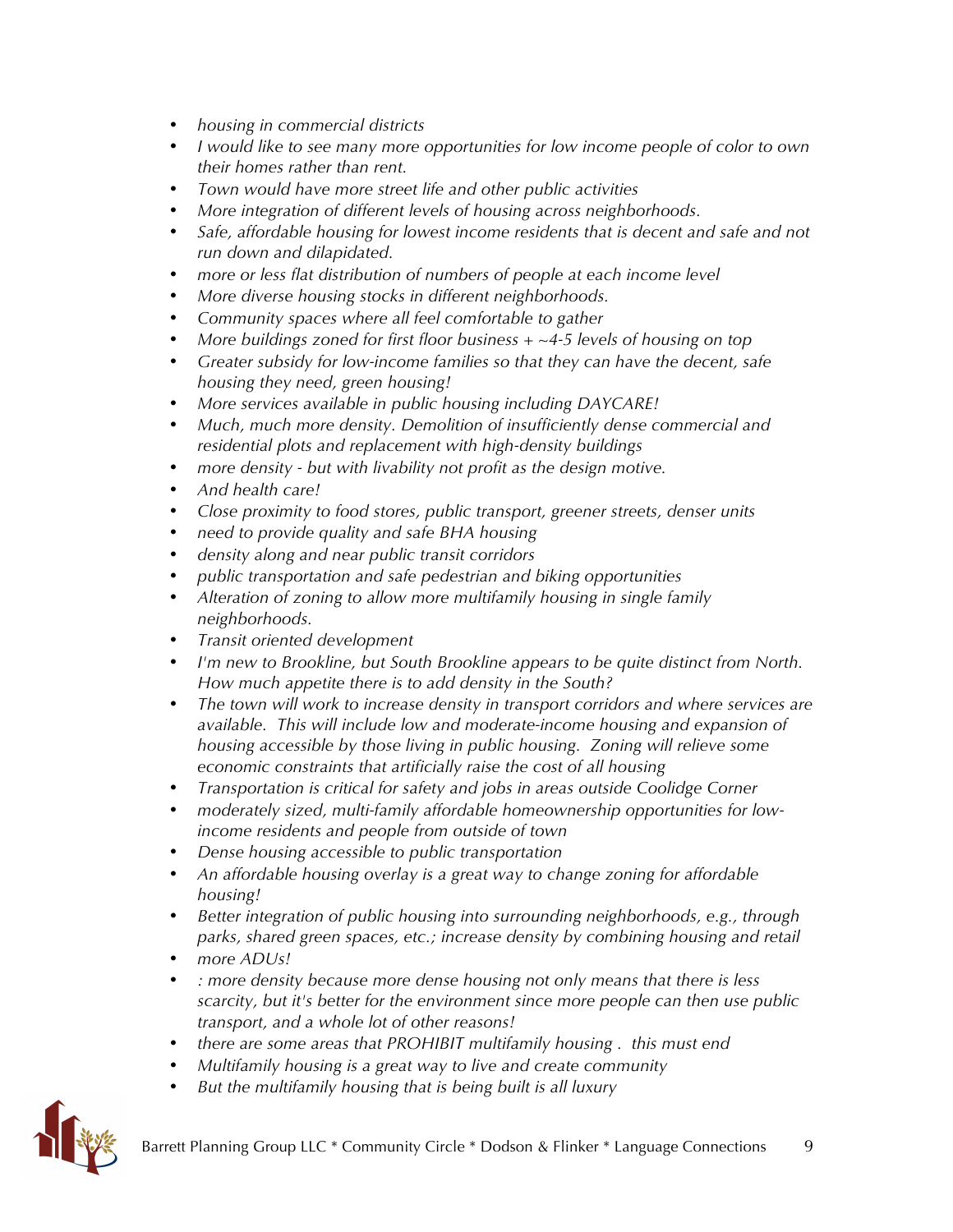- *Adaptive reuse of existing buildings, more accessory dwelling units, development of more units that are affordable, as opposed to new high-cost "luxury" units, new units that enhance neighborhoods, additions to open space in tandem with expansion of the housing stock.*
- *Public housing that's nice…we have a long way to go.*
- *Changing existing single families to 2F cuts carbon footprint as well.*
- *Density should be better distributed throughout the Town's neighborhoods.*
- *It should be not-for-profit and community centric, we need to focus on meeting housing needs not on the terms the market prefers*
- *allow multi family housing in single family areas. Plus, rehab/redevelop very large buildings into smaller units. More retail/housing combos.*
- *Renovate public housing!!*
- *An affordable housing overlay is a great way to change zoning to get more affordable housing, without making it all luxury condos!*
- *More or less the built environment we have now but incrementally larger - 3 families by right everywhere near transit; doesn't fundamentally change the look and feel but adds significantly to housing supply. And in our multi-family districts they should grew more; overall increases to supply without massive towers. Smaller minimum lots in South Brookline and legalizing townhomes*
- *Need more middle density / mixed use development*
- *upzone parts of single and two family zones within 3 tenths of a mile from the T to M-1.0.*
- *Smaller, lower units with multi-families.*
- *make it simple for mother-in-law suites, use of garage space.*
- *More biking trails within the town to enable easier access to public areas from all neighborhoods.*
- *more density along our commercial spines—we should not have so many single story commercial buildings that are literally next to the train and bus—there should be 3 or 4 stories of housing above*
- *not the luxury million-dollar plus condos that seem to be all that the developers are making these days.*
- *In the existing single family neighborhoods have small houses on the large lots and also have small stores to allow for walking and biking to get milk. This would lessen driving.*
- *Expand 4- story residences into single-family districts.*
- *To clarify, I don't think that \_everything\_ should be torn down, but there are plenty of underutilized, often dilapidated plots/buildings that should be replaced with mixed-use buildings. And I don't think that we should be afraid of building buildings greater than 4 stories tall.*
- *developer requirements when they convert 2 families and 3 families to fancy, expensive 4 and 5 units should be eliminated. Help to develop more affordable housing?*
- *Single family is subtle discrimination*
- *The goal would be to keep Brookline's residential character while providing more affordable housing.*
- *Health and fitness included for low income who cannot afford the fitness centers in the market*

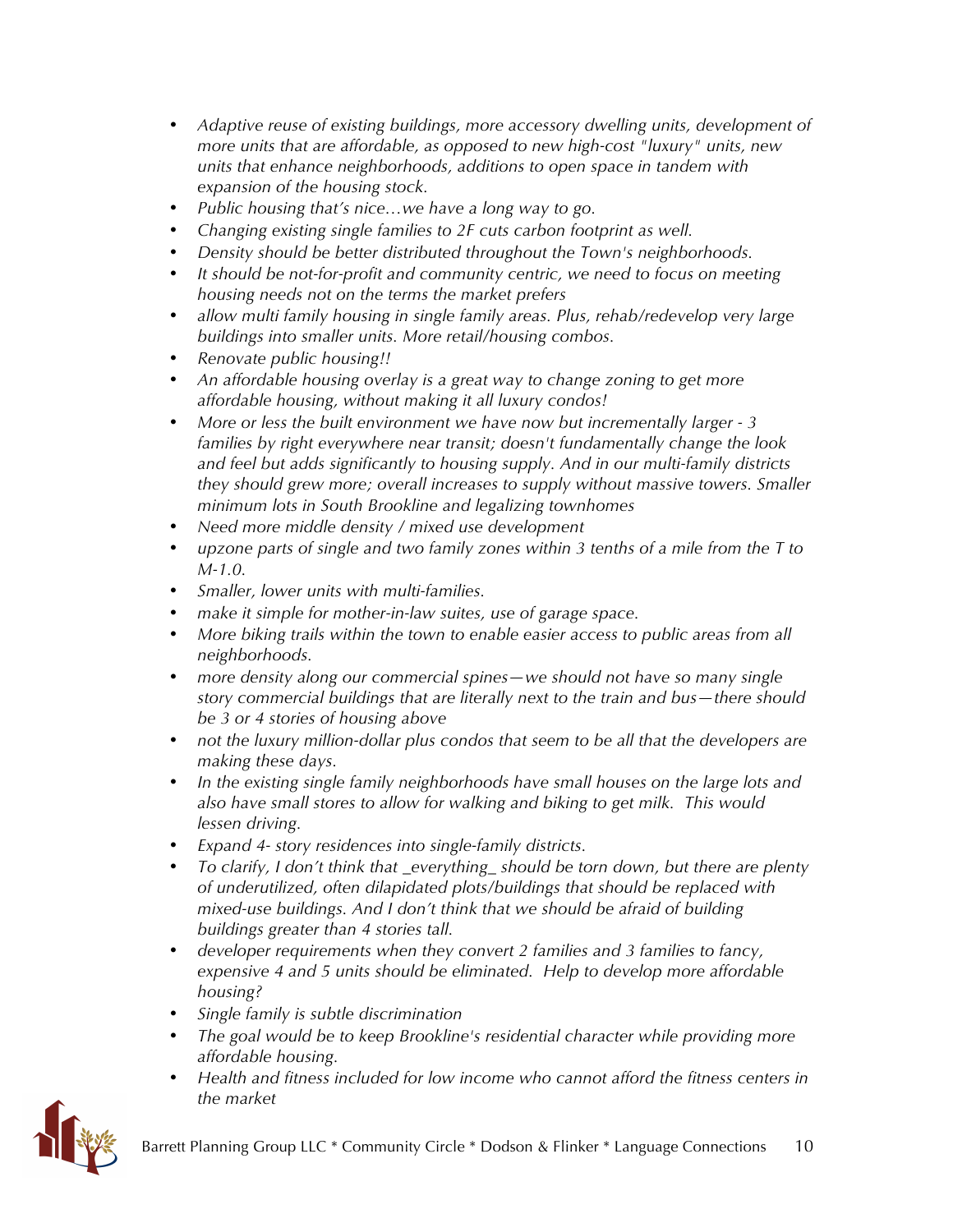- *are there opportunities to reduce regulations to make building new housing cheaper?*
- *Can we protect older but affordable housing?*
- *more underground parking would allow expansion of ground space for housing*
- *Agree high rises are OK*
- *More development in partnership with non-profit developers. And costs are so high that for-profit developers want a return on their investment when they pay for that land.*
- *We see tons of tear-downs of single and two families already; but they're only allowed to be replaced with other 1 and 2 unit buildings; allowing 4-6 units there instead wouldn't change the scope of the building in many instances*
- *Changing single family zoning to multi family, but not changing the FAR would help build more housing without changing the town landscape.*
- *Existing housing stock should be preserved as a response to climate change. Now, we have a policy to tear down historic building to build new buildings, thinking incorrectly that the new buildings are more sustainable.*
- 3. What criteria should be considered in the Housing Plan for locating more affordable housing? Are some types of locations better than others? If so, why?

# CUAL SERIA EL CRITERIO A SER CONSIDERADO EN EL PLAN DE VIVIENDA PARA INCLUIR MAS VIVIENDAS ACCESIBLE? HAY AREAS MEJOR QUE OTRAS? SI ES ASI, POR QUE?

住房計劃中應考慮哪些標準來尋找更多可負擔房屋?某些類型的房屋和地理位 置是否比其他類型的好? 如果是這樣,為什麼呢?

Какие критерии следует учитывать в Жилищном Плане для поиска (и нахождения) более доступного жилья? Являются ли некоторые типы локаций/месторасположений лучше, чем другие? Если да, то почему?

- *We need to think more broadly about transportation, as well. We shouldn't simply rely on public transportation for locales of more dense properties. We might require developers to include shuttles, for example.*
- *Close to public transportation is better.*
- *Spread out across town, not relegated to the outskirts/specific locations, including close to public transit, public schools, community spaces (teen center, mental health center, etc.). I would directly consult those who are actually seeking affordable housing in Brookline- and get their input on what their needs/preferences for location are.*
- *NoBro is already very dense—one of the densest parts of MA. It would be good to see more development in SoBro which has many more single family houses and lots of acreage.*
- *along transportation corridors so that people could get to jobs and other things without needing and incurring the cost of a car*
- *also making sure that all new affordable housing units have proper access to the internet*

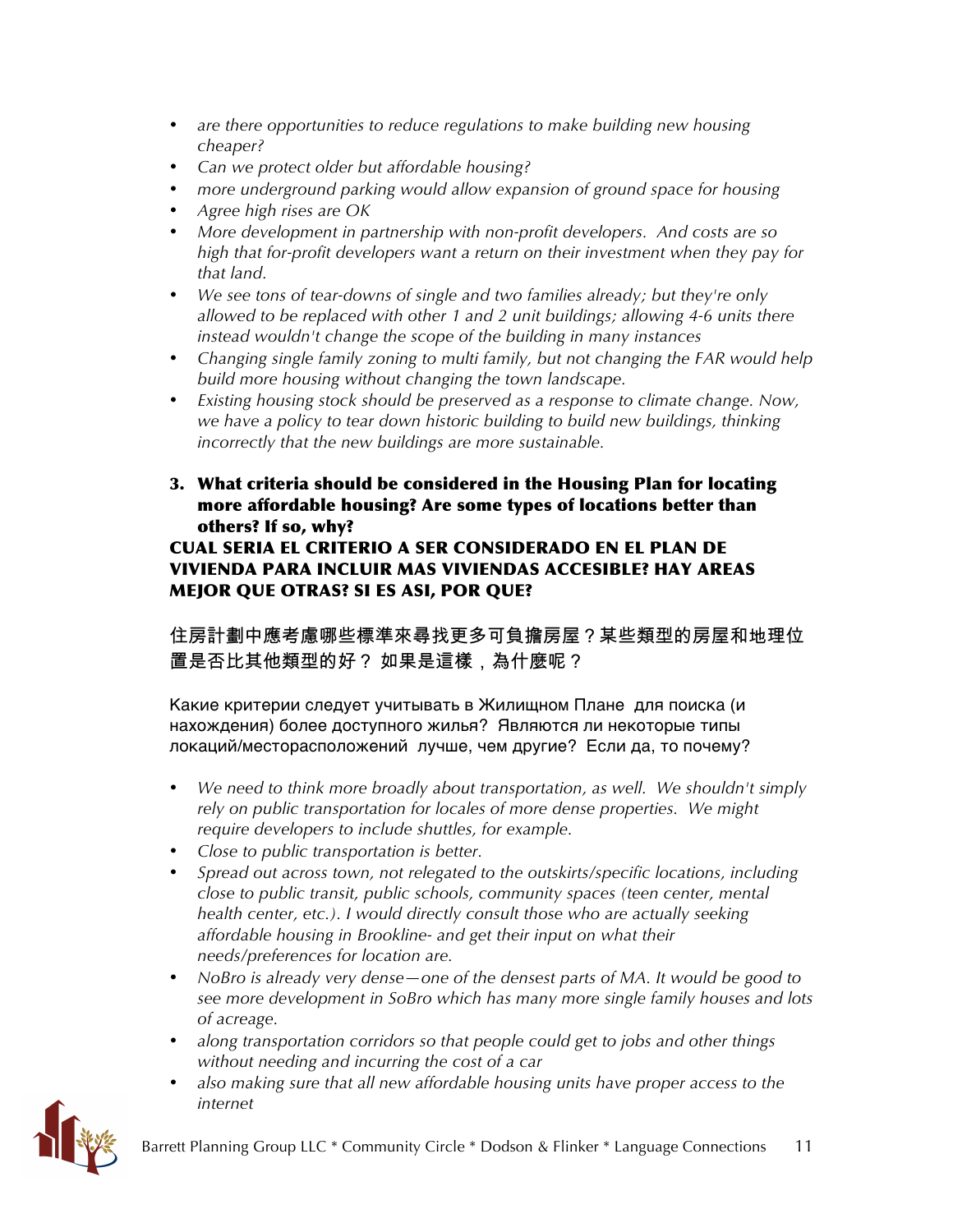- *Locations close to T better. But we need to expand T service. Walkable makes such a difference.*
- *Higher-rise non-expensive housing*
- *AN AFFORDABLE HOUSING OVERLAY!!!*
- *Adding gentle density where we can, but don't encourage tear down, embodied carbon matters and green space matters. My precinct is too dense already. Encourage adaptive reuse not demolition.*
- *but we need to improve public transportation in SoBro. And I also think that Washington Square is a great area for some larger buildings and retail operations.*
- *Need access for public transit. Encourage walking, biking. Larger issue of MBTA having better/more effective bus routes.*
- *having it spread out over town is really important, it should be integrated into all parts of the community, and not just shoved into a few little sections*
- *More multifamily housing in Transit Oriented areas with zoning that allows mixed use - groceries, etc. More density without completely ignoring setbacks*
- *More housing near T stops, especially underutilized land use around D line and our bus routes. Much of Brookline has large minimum lots (1/2 acre or larger) that could easily house lots of people as townhomes and duplexes. We should also not be afraid of height in our commercial corridors - 10-12 stories at Coolidge Corner / Washington Square / Brookline Village*
- *We should look at the historic model of having a storefront with apartments above. We need closer destinations rather than always having to get into a car.*
- *Accessible to public transportation, more inclusive of lower AIM groups*
- *We should be very reluctant to tear down older multifamily rental buildings to build new high cost buildings (often condos). The older buildings tend to have larger units (family friendly) and less expensive to rent.*
- *Expanding public transit is extraordinarily hard to accomplish in the United States at this time, unfortunately*
- *any opportunities to use federal infrastructure money for public transit expansion in South Brookline?*
- *We need wide cycle track networks throughout Brookline and not always rely on public transportation.*
- *I would love to see much more public transportation throughout Brookline, and that it all be free!*
- *I think more bus service would be very helpful.*
- *More buses. More T stations is a very long term and difficult issue.*
- *For a friendly 40B once we're past the 10%, maybe part of the negotiation with the developer is providing transportation options if in a part of town that is not walkable to the T*
- *Absolutely expanding public transit, likely buses with dedicated bus lanes.*
- *I'm not sure we can rely on the T to expand, so we must take matters into our own hands vis a vis transportation to allow more density.*
- *Medical and pharmaceutical professionals represent a lot of Brookline already.*
- *I live in Coolidge Corner, which is already dense and I would love it to be denser. I live here because it is urban in feel. It's convenience and transit rich, there should be more units*

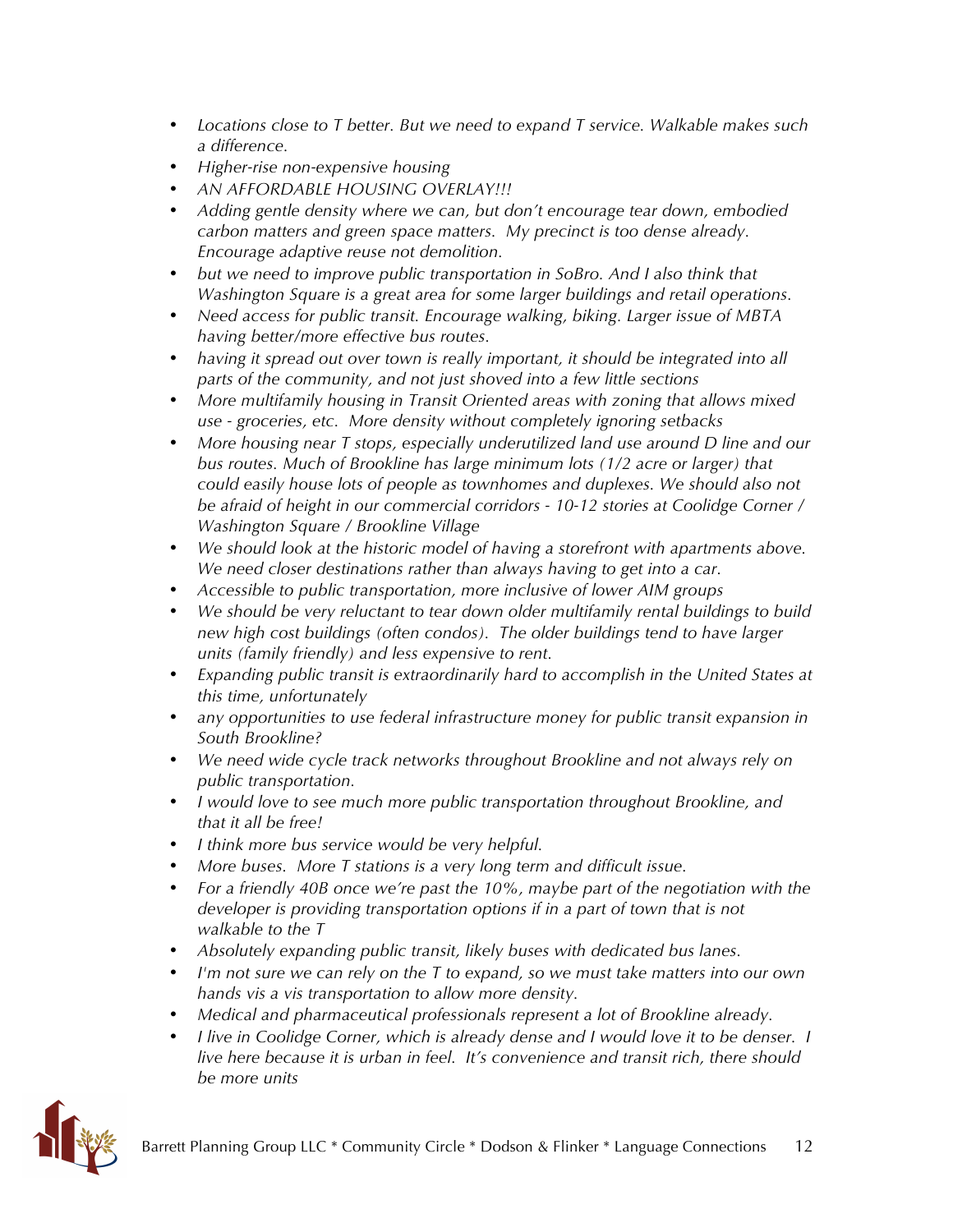- *Adding more public transit is not something that Brookline alone can guarantee. Until that happens, we need to plan around the existing public transportation.*
- *Close to public transit / bike access and close to retail. Washington square and Brookline village are ripe for development. Expanding bike accessibility will help people get to work even if not immediately close to transit / have no car*
- *both more housing near public transit, and bring more transit to dense neighborhoods*
- *FAR's should be reassessed and more carefully administered to preserve both green space and efficiency of the use of space within livable structures.*
- *The areas that are accessible to all amenities are what the rich pay for*
- *expanding transit to service some of the less developed areas would be helpful; access to grocery stores is also important and may require incentives/zoning changes?*
- *Safer bike paths needed*
- *We also have the academic institutions with populations who want to walk or bike. The academics want to live in Brookline.*
- *It's likely worth considering that housing + transit seem like a "if you build it, they will come" situation in both directions*
- *There is lots of opportunity to build more housing in 6 to 8 story buildings along Harvard St.*
- *more buses, dedicated bus lanes, more buses on Route 9 to help with being able to put affordable housing all over town*
- *many hospital workers lower income*
- *There needs to be more public transit in South Brookline which would enable more multi-family housing there.*
- *How much do middle income people use buses? I do not have a car and take buses and I feel like not many people in town do so.*
- *Affordable Housing Overlay would be fantastic.*
- *There's likely enough pent up demand for "luxury units" in the area that you'd either need to build A LOT of new housing or build SOME new housing + require 40B, otherwise you just keep tapping into the luxury market*
- *Affordable housing overlay sounds like a very good idea.*
- *Others have also said, that we need to think more broadly about transportation and access. In the next decade different technologies will create more options other than single-owner automobiles.*
- *It's not appropriate to just plan for housing without also planning for the complementary facilities land uses and services to maintain livability. We need to be concerned about displacing our small businesses if we try to build up above businesses. Otherwise they will be lost and they are a vital part of our community.*
- *Small businesses need customers. Customers frequent a small business when they live near them. Density is good for small businesses*
- *We may want to consider mixed income buildings if that's necessary to make it financially feasible. Would love the HPP to be able to define parameters for an affordable housing overlay that would mean housing actually gets built.*
- *Even 40B's definition of "affordable" isn't creating a lot of economic diversity, is it?*
- *Have there been discussions with folks in BHA housing re what they need, deferred maintenance, etc.?*

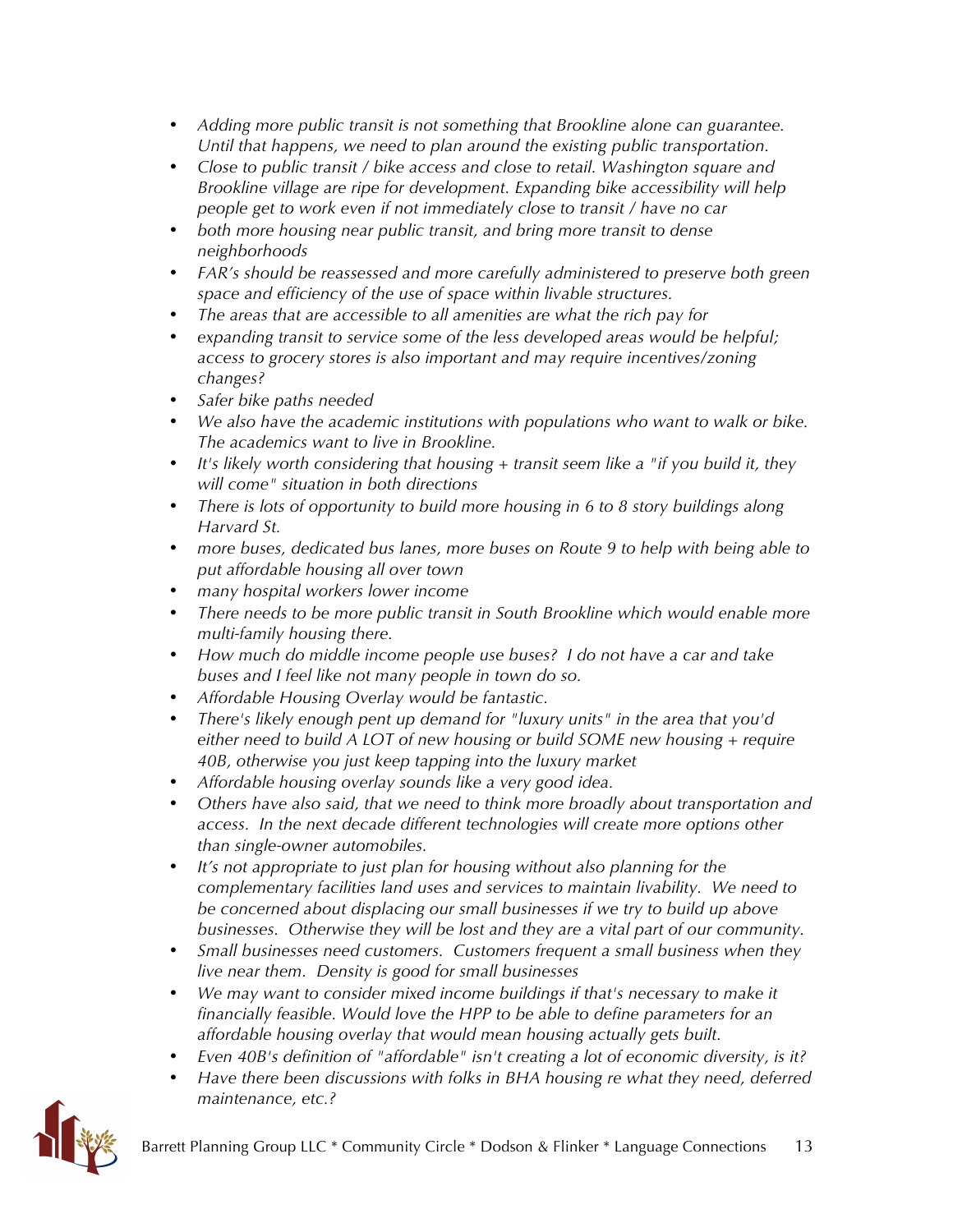- *Here is a link about Cambridge's affordable housing overlay for those curious: https://www.cambridgema.gov/CDD/Projects/Housing/affordablehousingoverlay*
- *Hospitals also employ a great many low and moderate income staff who would*  love to have the benefits of a neighborhood like Brookline. With the difficulty of *recruiting health care staff at all levels, many local hospitals may be very supportive of affordable housing for their employees in Brookline.*
- *I think Cambridge did mixed income for theirs, an AHO can be tailored to the needs of the community I think*
- *Likely need ARPA funds to fix conditions folks live in/with*
- *Agree with Deborah about urgency. There doesn't seem to be much of that in Brookline*
- *We should reconsider (reduce or eliminate) the cash out option of our inclusionary zoning bylaw. If we want affordable units built, we should require developers to build them.*
- *Very much agree with the need to address improvement needs at state-funded public housing. Needs go beyond maintenance*
- *Rats, roaches, security problems, no one wants to live with this. We need to do better here.*
- *Public housing has been suffering from lack of resources for years/decades. We need to find ways to support the maintenance of current public housing while finding ways to expand both public housing and "market" affordable housing.*
- *Is there a tenant organization?*
- *It is shocking to have these kinds of safety and health hazards in our public housing!*
- *think the Town needs to develop a closer relationship with public housing. Because family properties are primarily state funded, repairs are delayed due to lack of funds. I think we need to take responsibility as a town for the maintenance of these properties.*
- *we need to spend public, municipal dollars on repairing and refurbishing public housing in Town*
- *Not all Federally-funded housing has adequate resources for maintenance*
- *There are a number of people on this call that have raised the same issue as Kym, but as has been pointed out, there is no sense of urgency about this.*
- *We need to give state public housing as much ARPA money as needed to fix these conditions*
- *There is no tenant org. as of now*
- *Kym was talking about conditions in a Federally-funded housing site.*
- *Its is urgent that we prioritize repair and renovation as described. Tenants need a voice and resources. If tenants have voice and are heard and responded to, repairs and renovations will be tailored to tenants needs and our affordable housing will be improved.*
- *These conditions exist right now and the ARPA funds should go to that and those needs should go into the HPP*
- *Don't forget about state funded public housing as well. Many more \$\$ are needed from both*
- *Need to motivate HUD to increase capital funding thru our local reps*

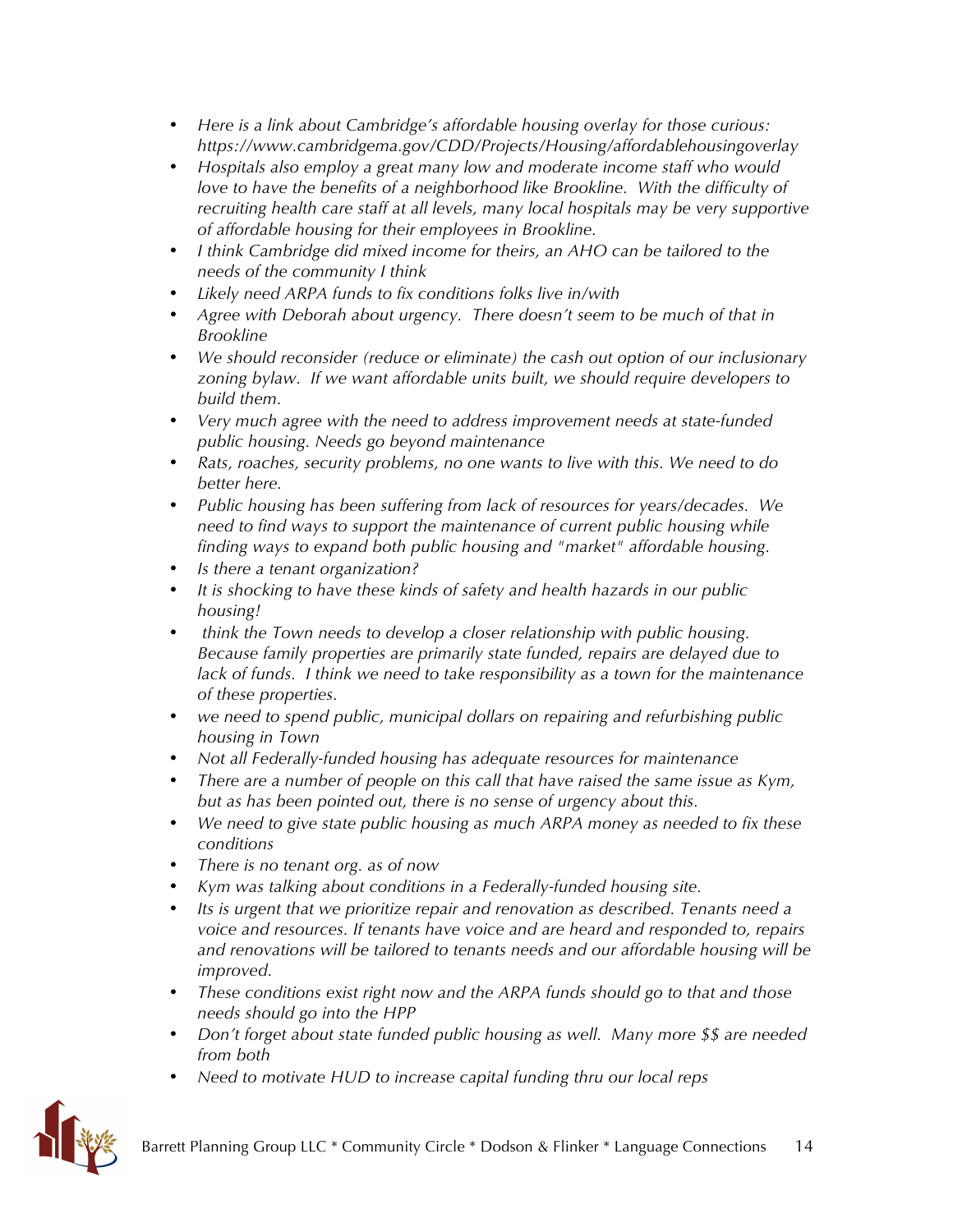- *There seems to be agreement about the urgency of fixing public housing- immediately and also on a longer term basis. ARPA immediately, but sustainable \$\$ over time as well.*
- *The town should have funds to build and maintain affordable housing - that are really great places to live.*
- *Decent housing especially essential to children.*
- *There is also an urgent need to support the development of an active tenants union*
- *Whatever else is recommended and done, fixing and preserving the existing Brookline public housing must be a top priority.*
- *I think there should be community funds available to help BIPOC residents purchase their own homes.*
- *Need more affordable homeownership options for low income residents to help close the racial wealth gap. refer to the federal reserve study from a few years ago. Average wealth of white households in boston area: Over \$200,000. Average wealth of black households in Boston area: \$8*
- *Brookline doesn't have affordable extra curricular activities in the market, so much expensive, so low income kids stay home after they come from school, …*
- *Assist the BHA in getting them the funds needed to provide healthy homes for its residents*
- *BIC, Brookline's community development corporation, will submit an ARPA application for a first time homebuyers program. The application will include a tenant's advocacy mission as well.*
- *Homeownership is important. Many of us who live here in homes bought 20+years ago could no longer afford to live here but are able due to homeownership. Ownership as described is a way to secure housing.*

#### **Some of you mentioned scale as being of importance, what does it mean when people say a building is too big or too tall?**

- *No high rises*
- *some people have concern about scale…not everyone. this is important*
- *The multi family housing should not be tall apartment buildings amidst historic housing.*
- *I think most people would say that it depends on the definition and scale of "multifamily"*
- *Not much land to do low density*
- *I agree with alice, the very real effect on people as it comes to such a basic thing like housing will always be more important to me than aesthetics*
- *3,4 stories*
- *I feel like people having a place to live is more important than it looking nice*
- *depends on location. Along Beacon St. corridor, high rises are appropriate. In other locations, perhaps max should be 3 or 4 floors..*
- *Just wanted to make sure it's clear that many, many of us here disagree with the "too high" critique. High helps support affordability.*
- *No such thing as too tall/big ;-)*
- *Depends where it is*
- *I think that high rises look alienating*

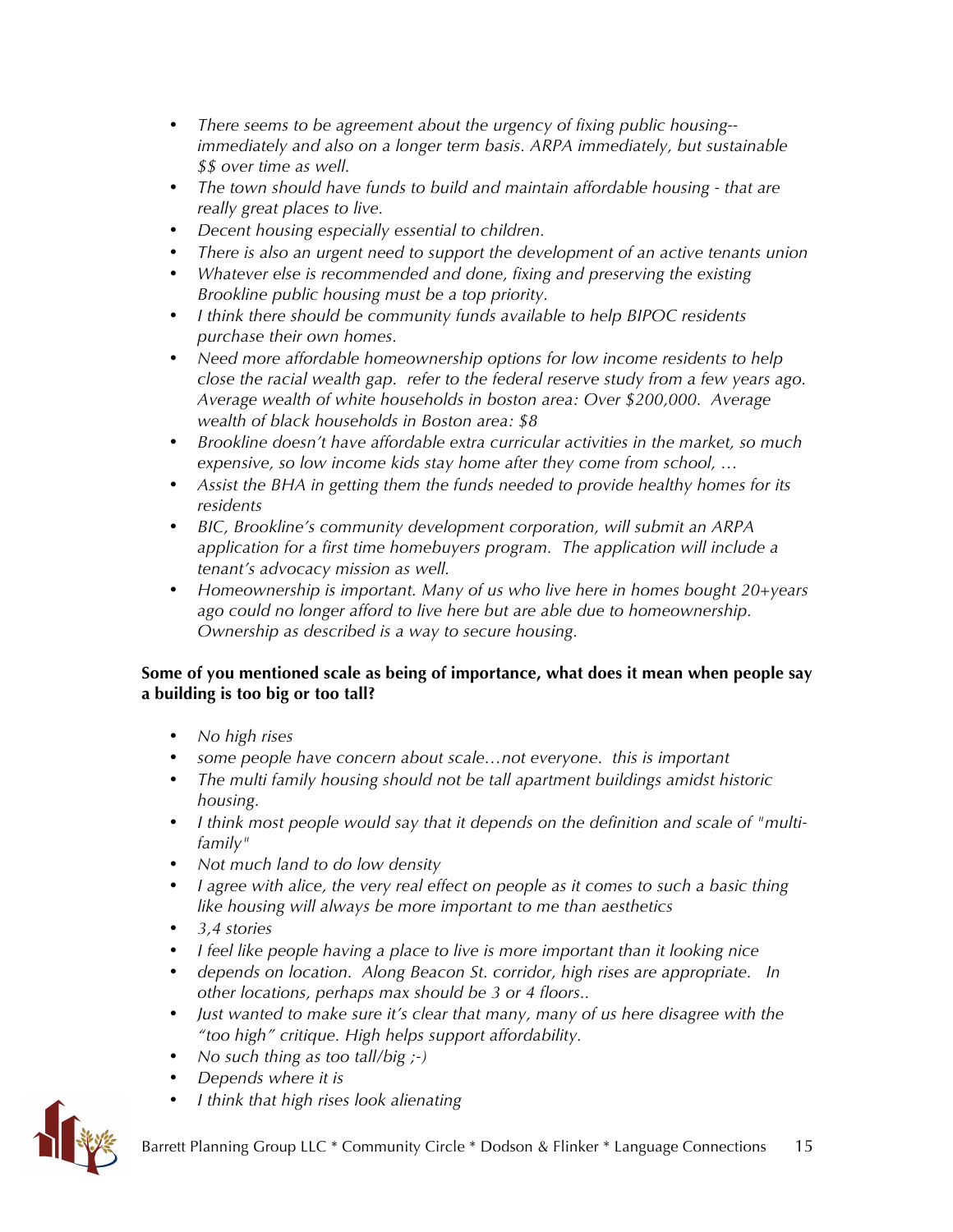- *Tall buildings in Jamaica Plan are disorienting. Tall buildings are out of character with the street with smaller homes. We should consider those buildings are an intrusion on that street.*
- *Too tall is higher than 3 or 4 stories. The scale should not dominate the street for the shadows, the lack of privacy, etc.*
- *high rises are fine along Beacon St or Rt. 9*
- *I think when you ask what kind of multi-family is too big or too small, it's important to look at the existing neighborhood and the type of housing that is there and the look and feel of the neighborhood.*
- *No more than 3 or 4 stories, in part so that elevators are not needed.*
- *It all depends on the location, must fit the setting. Agree we need human scale. Also matters the width of the roads, don't want canyons.*
- *Balance/Scale - we need to be mindful of the impact on limited resources - parks, schools, transit, streetscapes, etc.*
- *Too big or too tall I think has to relate to the scope of the neighboring buildings. For instance, Brookline Village has a lot of buildings from the 19th Century that would be dwarfed by tall buildings and I would not want to lose this history and the scale of the neighborhood.*
- *There are very few >10 story towers in Brookline anyway*
- *Along the transit corridors, 5 or 6 stories should be the minimum.*
- *Yes to more high rises*
- *Agree high rises are OK*
- *High rises are okay. I grew up in a 2-family house on mason terrace with a view of a high rise and it was fine!*

### 4. What would you say are the three most important housing issues the Plan should be sure to address?

**CUALES CREE USTED SON LOS TRES SUJETOS DE VIVIENDA MAS IMPORTANTES QUE EL PLAN DEBIERA CONSIDERAR?** 

# 您认为该计划应该确保解决的三个最重要的住房问题是什么?

### Какие бы вы назвали три наиболее важных жилищных вопроса**,** котор ые План должен обязательно адресовать**?**

- *Equity*
- *#1 Invest in & repair & renovate our current public housing units;*
- *#2 Build more public housing for families;*
- *#3 Ensure adequate, equitable & just representation on all housing-decisionmaking bodies in town (including: BIPOC, renters, women, working-class, unhoused, seniors, students, etc.)*
- *-Upzoning*
- *-Removing or reducing parking bans*
- *-Increased public transit coverage*
- *Bring state and federal public housing up to snuff*

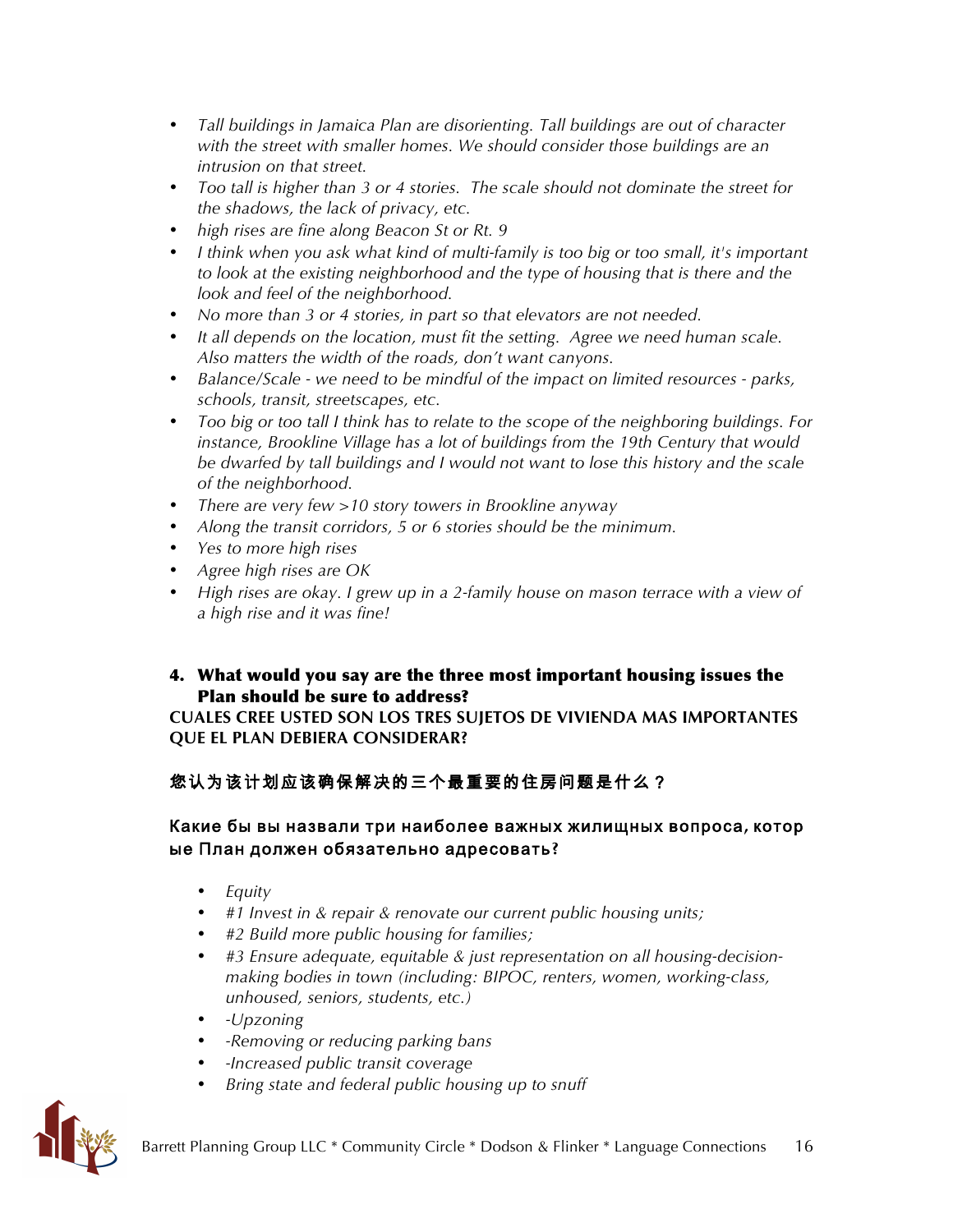- *Bring back Rent Control || Establish a Community Land Trust || Repair and build more Public Housing*
- *Transportation*
- *Increased density in the commercial areas*
- *Fixing mistakes from previous :)*
- *-Upzoning*
- *-Removing or reducing parking minimums*
- *-Increased public transit coverage*
- *town using all fiscal and other tools to promote affordable housing*
- *Safe existing housing, diversity of income, child care and funding*
- *Providing homeownership, family housing so POC can have access to schools, providing homebuying classes and funding.*
- *Fixing the public housing we have now*
- *Repair and build more public housing, linked to child care, healthcare, and after-school programs.*
- *Put in cycle track networks so everyone could bicycle and not have to have a car or rely on mass transit. In that housing, include bike parking inside the housing and not in communal rooms. Include climate change in all planning so new buildings are not the only option.*
- *Not demolishing perfectly good housing for profit.*
- *Outreach to ensure diversity*
- *1) Public housing support and improvement 2) zoning and regulatory relief allowing more affordable market housing 3) support for climate-forward and equitable community development*
- *Financing mechanisms for maintenance, climate mitigation, and making lowerwealth or middle wealth housing equally profitable as high wealth housing.*
- *1. create more affordable housing for very low and extremely low income families. 2. Repair and update state public housing 3. increase affordable homeownership opportunities to decrease racial wealth gap and provide access to Brookline schools and amenities*
- *1. Housing with childcare for single mothers 2. Opportunities for minority folks to own their home 3. Create a mechanism for the town to take over the maintenance of family public housing units.*
- *Affordable, walkable, diverse.*
- *funding and action to improve existing public housing*
- *zoning and incentives to increase density, services, and mobility in less-dense areas*
- *Zoning changes needed — both density in terms of the number of units on a site and moving from Floor Area Ratio as a criterion to form-based zoning; a way to deal with high land costs when it comes to building affordable housing,*
- *(1) Increasing multi-family housing supply by-right instead of the months/years of hearings and permits they require; (2) a workable Affordable Housing Overlay for Brookline (maybe 70% Affordable? 85%?) - a plan is only good if it actually results in more housing units; (3) spreading out of where housing supply can increase - South Brookline, along the D line, Boylston Street*
- *Harmful chemicals free, childcare included, / funding , inclusive -, opportunities to live in the US or town.*

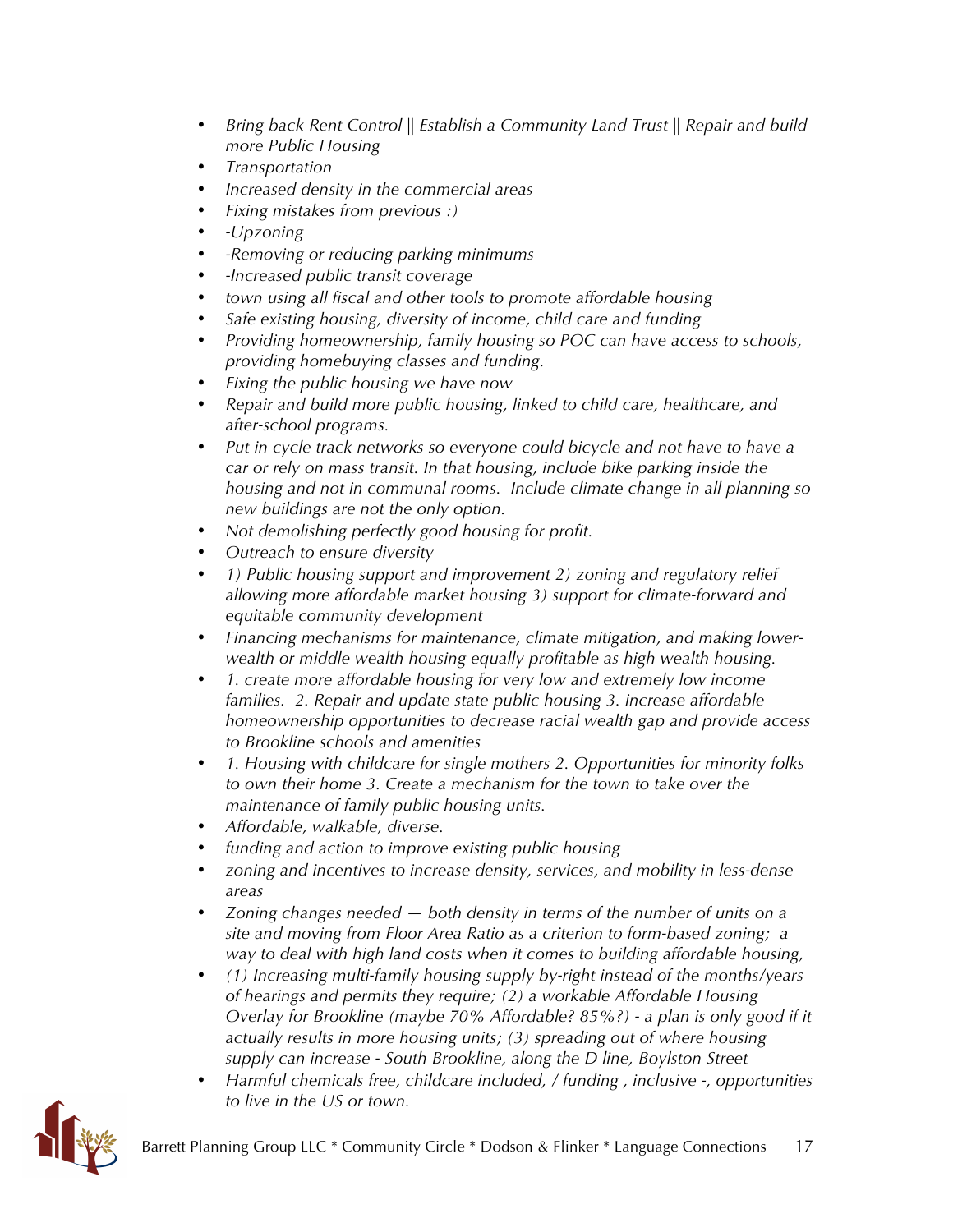- *Increase density (in single family zones), create truly livable conditions in BHA units, make sure units are actually built under inclusionary zoning and find a way to make it more difficult or more expensive for developers to give money to the affordable housing trust in lieu of creating more housing*
- *Planning for the public realm and public spaces, green space and healthy recreation and access to nature, including green infrastructure*
- *1. Invest in Brookline public housing to fix the existing housing stock and ensure that adequate funding is available into the future to preserve it.*
- *2. Ensure that Brookline continues to expand subsidized housing inventory even if and after we achieve the 10% level.*
- *3. Improve the environment for investment in public and affordable housing, e.g. changes in zoning*
- *create affordable homeownership options, remove barriers to increasing multifamily housing (allow it by-right with higher densities), preserve/ maintain existing inventory of public and private affordable housing options.*
- *Mixed use housing, allow very few teardown, re-use/redevelop existing housing into more units*
- *The housing plan needs to (1) put the priority on generating affordable housing, not market-rate housing; (2) provide incentives for preservation and reuse of existing buildings; and (3) address the need to increase open space and other forms of infrastructure and amenities that Brookline will need as the housing stock grows and the population increases.*
- *Accept that significant subsidies will be necessary to support units that are affordable whether they are rental or homeownership*
- *Up zone single family/two family/three family zones within 3 tenths of a mile from a T station to M 1.0*
- *For climate change, have all affordable housing include lawns and trees to lessen heat island effect and reduce the amount of air conditioning needed.*
- *shift priorities so housing that has been for moderate income families for 100 years or more are not shifted to exceedingly luxurious housing*
- *1) livable/safe conditions for residents*
- *1. systemic racism as it relates to housing and affordable housing, as well as for low-income people, disabled people, women, etc. etc. 2. making sure current public housing is actually humane and nice*
- *3. changing zoning laws and introducing an AHO are great starts to getting \*actually affordable\* housing in Brookline!*
- *Some "step-up" program for new low-income homeowners; build wealth for POC as a issue of justice*
- *Consider redeveloping what was returning WWII housing and is now affordable housing.*
- 5. If you could do one thing to improve housing in Brookline, what would it be?

SI USTED PUDIERA HACER UNA COSA PARA MEJORAR LA VIVIENDA EN BROOKLINE, CUAL SERIA?

如果你可以做一件事来改善布鲁克林的住房,那会是什么?

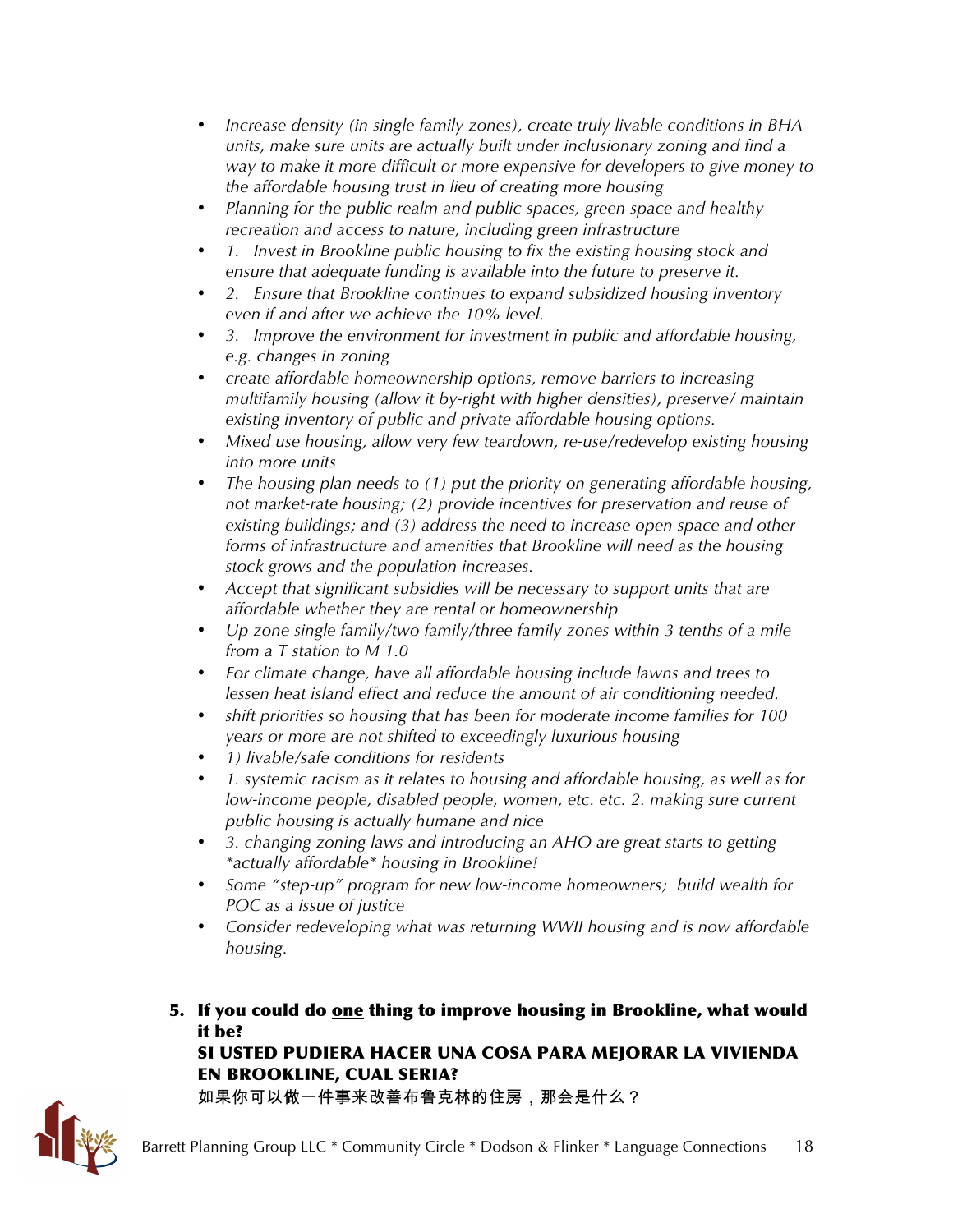Если бы вы могли сделать что-то одно, чтобы улучшить жилищные условия в Бруклайне, что бы это было?

- *More more more [affordable housing]*
- *1. Town should find ways to (financially) support affordable housing.*
- *An affordable housing overlay!*
- *There are quite a few services to provide free or very low price transportation (especially for seniors) -- how easy are they for people to access? Increase capacity and knowledge.*
- *ONE thing Brookline can do - streamline the process to create moderate sized (6 – 10ish units) of multi-family housing by-right in transit accessible areas (within*  $\frac{1}{4}$ *mile of a T stop)*
- *Decent, wrap-around public housing.*
- *Fully invest in repairing, renovating & continuing to maintain all of our current public housing units in Brookline.*
- *housing for lower income residents that is safe and actually livable, and doing this through implementing an AHO*
- *"Put the priority on generating affordable housing, not market-rate housing." You don't get diversity when selling only to millionaires.*
- *Equitable state funding. There has to be equity between municipalities with funding directed to communities that are being asked to provide housing. For example, because of commercial development, Boston and Cambridge have been able to realize hundreds of millions of dollars of increased commercial property taxes over the past several years (over \$1 BILLION in Boston's case). Boston and Cambridge have had no overrides in at least 30 years. They have linkage fees that only cover about 4% or 5% of the needed housing subsidies (by their own studies), with most new employees living in other communities. Those other communities do not share in the increased commercial taxes, but have to pay for schools and municipal services. The State is not even fully funding programs, such as Chapter 40S, designed to pay for some school costs in limited circumstances. There is a state funding issue.*
- *Broader access to public transport, better access to affordable services like childcare and stricter regulation of developers building affordable units to achieve more variety in scale of units and design of housing in the community.*
- *1. Making affordable housing opportunities equitable - no residency preference, outreach to immigrants and LEP folks, outreach to POC communities/media outlets. 2. Short of rent control, incentives to get landlords to keep rents low. Can we adjust tax rates so that market rate landlords pay a lot more and landlords willing to keep rents under a certain amount lower rate? 3. Agree with need to maintain all public housing in Brookline in a safe & sanity condition*
- *Develop a broadly shared vision for Brookline that inspires us to work together and realize it.*
- *create more deeply affordable units for families*
- *Create affordable housing so the typology is also reflective of Brookline in sustainability, appearance, transportation (bike and have EV recharging in the parking lots), and height. Do not built width expanses of hardscape but instead of have lawn and trees, again similar to the rest of the Olmsted Brookline.*

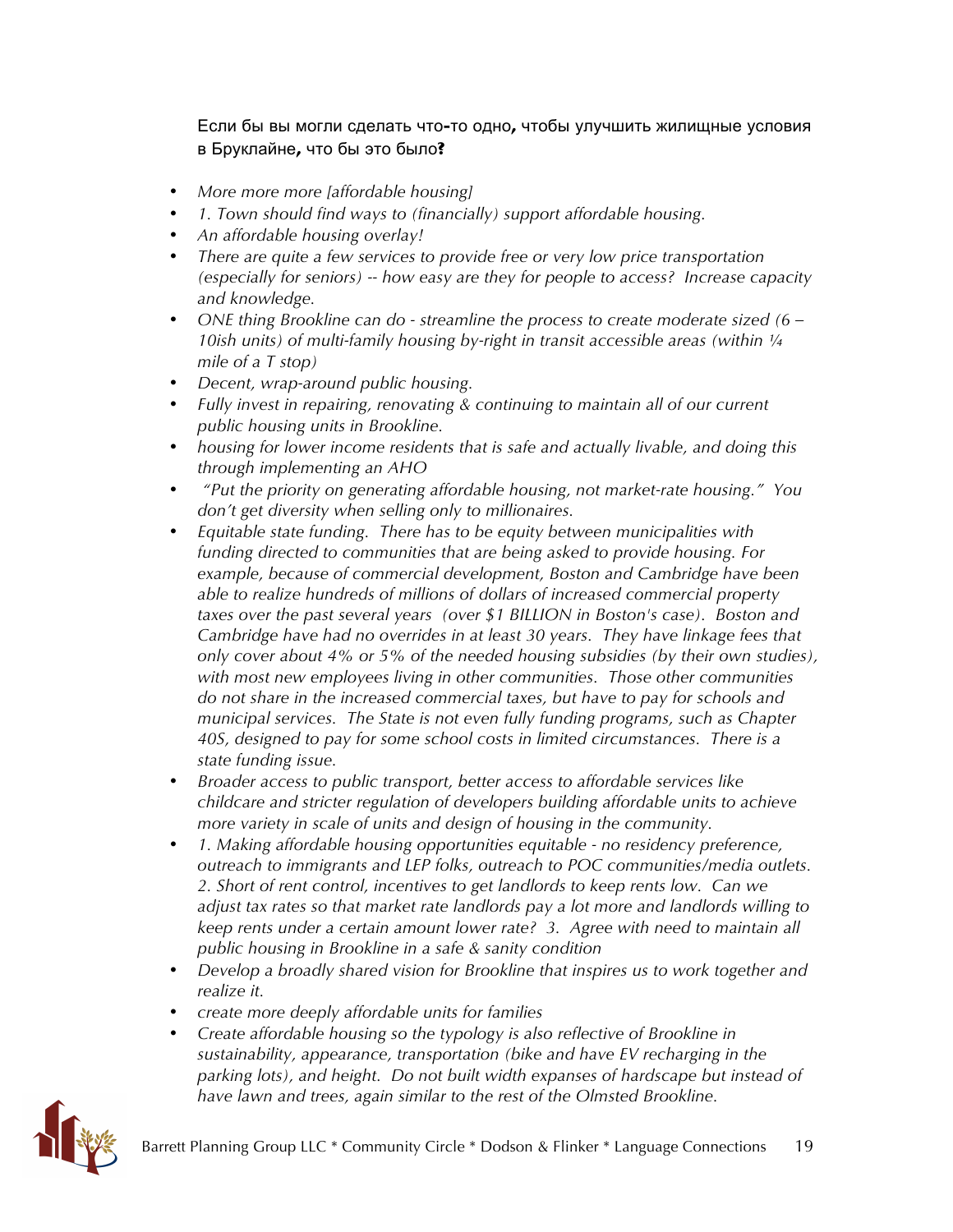- *Make affordable housing a line item in the budget.*
- *#1 thing to improve housing in Brookline - convert the old Lincoln School to 100% affordable housing; or demolish it and replace it with 100% affordable multifamily housing. The old Lincoln School is only occasionally utilized as swing space and with new schools already being built the need for school swing space will diminish even further.*
- *I love the idea. I want part of it to be a community center as well.*
- *Fix and preserve existing public housing. This is a long-term financing challenge in addition to immediate investment.*
- *Organize to create the political will to create the sense of urgency*
- *An Affordable Housing Overlay District! A direct way to address the housing crisis is to create exemptions for zoning laws if the building meets certain affordable housing requirements. Also full repairs and services to public housing!*
- *Do the hospitals/non-profit health facilities building more and more in Brookline pay their share? This would help!*
- *LMA is expanding into Brookline aggressively—and no, they don't pay their share.*
- *I think I heard Brookline might not be receiving a commensurate amount of Payment In Lieu of Taxes*
- *An Affordable Housing Overlay District should be the entire Town.*
- *Provide incentives for preservation and reuse of existing buildings.*
- *Grandfamiles! It's been done before!*
- *Do whatever it takes to develop more residential density in areas like Washington Sq. and other similar places - a major transit area with 1-story buildings on every corner. What's wrong with this picture??*
- *Maybe not the one thing, but a "thing": BHA senior housing is supported (in general) by the federal govt and the support is significantly higher than what the state does for family housing. Push the legislature to fix that.*
- *Sounds like "grandfamilies" housing — there are examples in Boston*
- *rent control.*
- *As to payments-in-lieu of taxes, Boston has published its data for FY20-- For example, Boston asked for \$25 million (only about 1/4 or 1/3 of what would be paid if the institutions were not tax-exempt) from the 5 Mass General Brigham hospitals (Mass General; Brigham, Faulkner, MEEI, Spaulding). Boston got \$5.7 M in cash, \$5.7M deferred, and \$11.4M in "community benefits" (which the hospitals are required to provide under IRS regs).*
- *Love the idea of creating affordable grand-family housing. both biological and invented.*
- *The one thing that would improve housing in Brookline would be to invest a lot more money in affordable housing (building new units and maintaining existing units), but that's easier said than done. Given that funds are always insufficient, my second choice for the one thing would be to revise and improve the inclusionary zoning bylaw to provide more incentives for affordable housing.*
- *I think it's alienating to deny people the fundamental right to housing*

#### **Some people mentioned removing single family zoning districts thus allowing multifamily throughout the town. Does anyone disagree with this?**

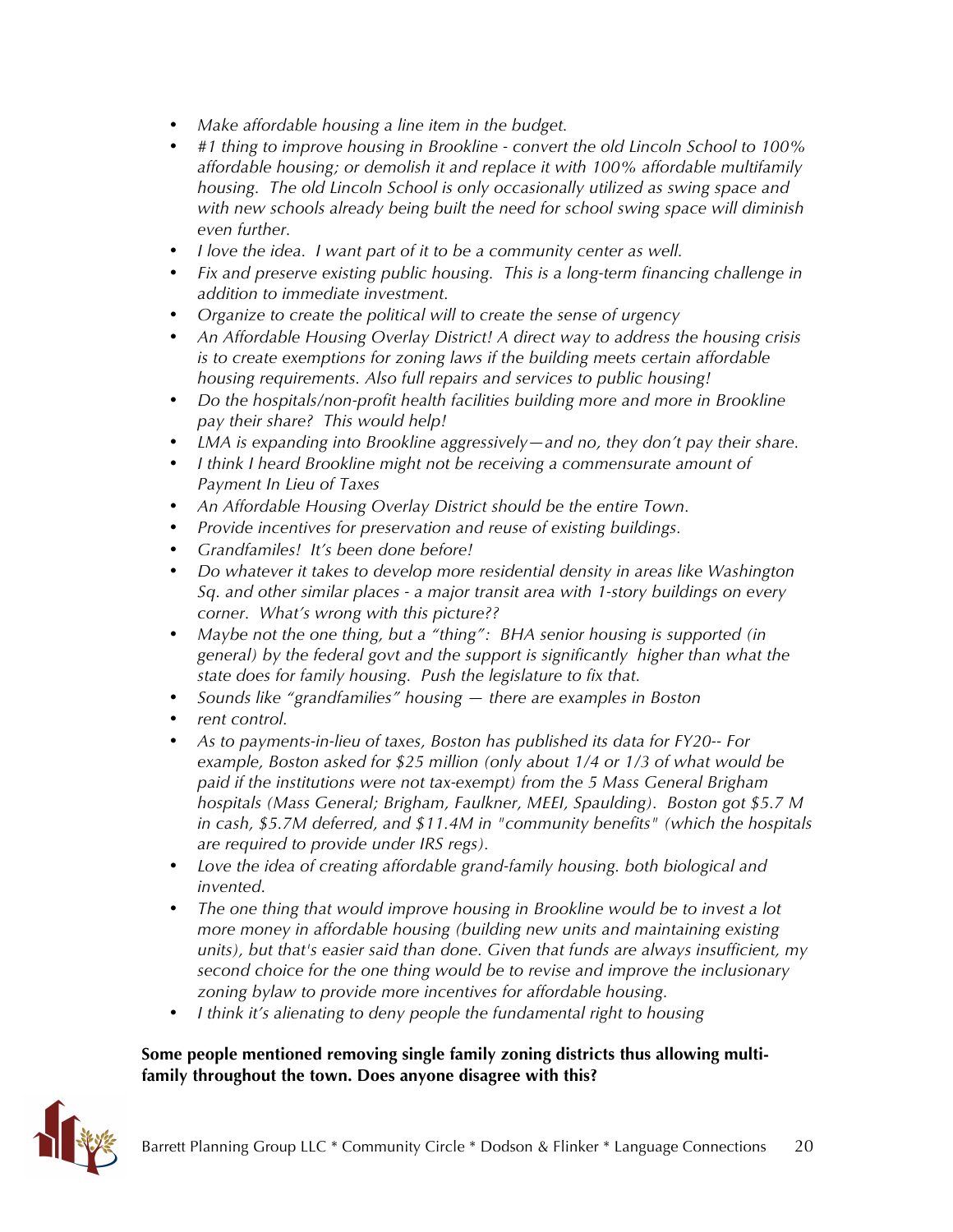- *Yes, probably the people living there who aren't here.*
- *There are lots of people who think that; they just may not be here.*
- *only if zoning favors affordable housing, not if it leads to more luxury housing*
- *I think ending single-family zoning is really important*
- *single family zoning districts restricts any significant effort of affordability*
- *We should abolish single family zoning*

# ADDITIONAL COMMENTS MADE BY PARTICIPANTS

*There is an egregious lack of accessible (to those using wheelchairs) and adaptable (without structural barriers to making the units and building accessible) housing, both affordable and market-rate. I hope we can explore ways to encourage both even where not required by state or federal law, through applying principles of universal design. Since many seniors also have mobility disabilities, this would serve their interests as well. Given our proximity to the Longwood medical area, we're in the perfect location to make a dent in the need.*

*Brookline does have an affordability benefit in the potential for significant cost savings because of our Transit accessibility. So the Housing + Transportation costs may be less than more suburban lower housing cost communities.*

*2 hour parking limit for elderly people living in senior residence without cars park free parking* 

*need free passes for visitors*

• *turning some of the larger houses into 2-3 family building could create housing for those who are price out more quickly than larger projects*

# QUESTIONS POSED BY PARTICIPANTS

*Does "equitable" include disability?*

*Should the Needs Assessment include the broader region, rather than just current Brookline residents?*

*For reference: what is AMI for Brookline and it's area?*

*How many ADU's have been approved/permitted?*

*Since 2016, how many permits have been issued through 40A?*

*What elements are included in the local capacity assessment and how is capacity defined or measured?*